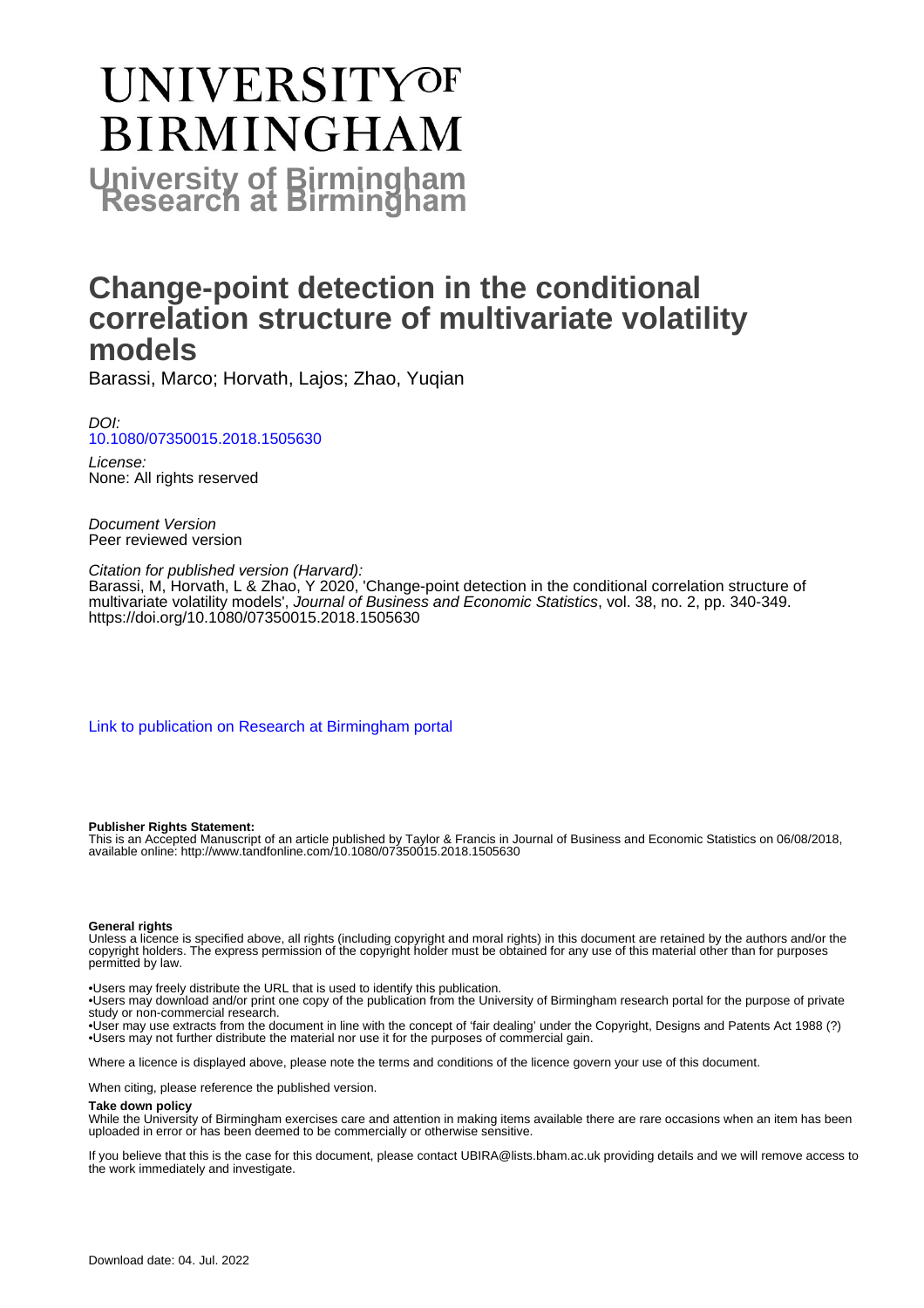### CHANGE POINT DETECTION IN THE CONDITIONAL CORRELATION STRUCTURE OF MULTIVARIATE VOLATILITY MODELS

#### MARCO BARASSI, LAJOS HORVATH, AND YUQIAN ZHAO ´

Abstract. We propose semi-parametric CUSUM tests to detect a change point in the correlation structures of non–linear multivariate models with dynamically evolving volatilities. The asymptotic distributions of the proposed statistics are derived under mild conditions. We discuss the applicability of our method to the most often used models, including constant conditional correlation (CCC), dynamic conditional correlation (DCC), BEKK, corrected DCC and factor models. Our simulations show that, our tests have good size and power properties. Also, even though the near–unit root property distorts the size and power of tests, de–volatizing the data by means of appropriate multivariate volatility models can correct such distortions. We apply the semi–parametric CUSUM tests in the attempt to date the occurrence of financial contagion from the U.S. to emerging markets worldwide during the great recession.

#### JEL Classification: C12, C14, C32, G10, G15

Keywords: Change point detection, Time varying correlation structure, Volatility processes, Monte Carlo simulation, Contagion effect

#### 1. Introduction

Multivariate models are widely used in financial applications. The development of technology and the increased computational ability, together with the availability of data at higher frequencies, have made more feasible modeling and estimating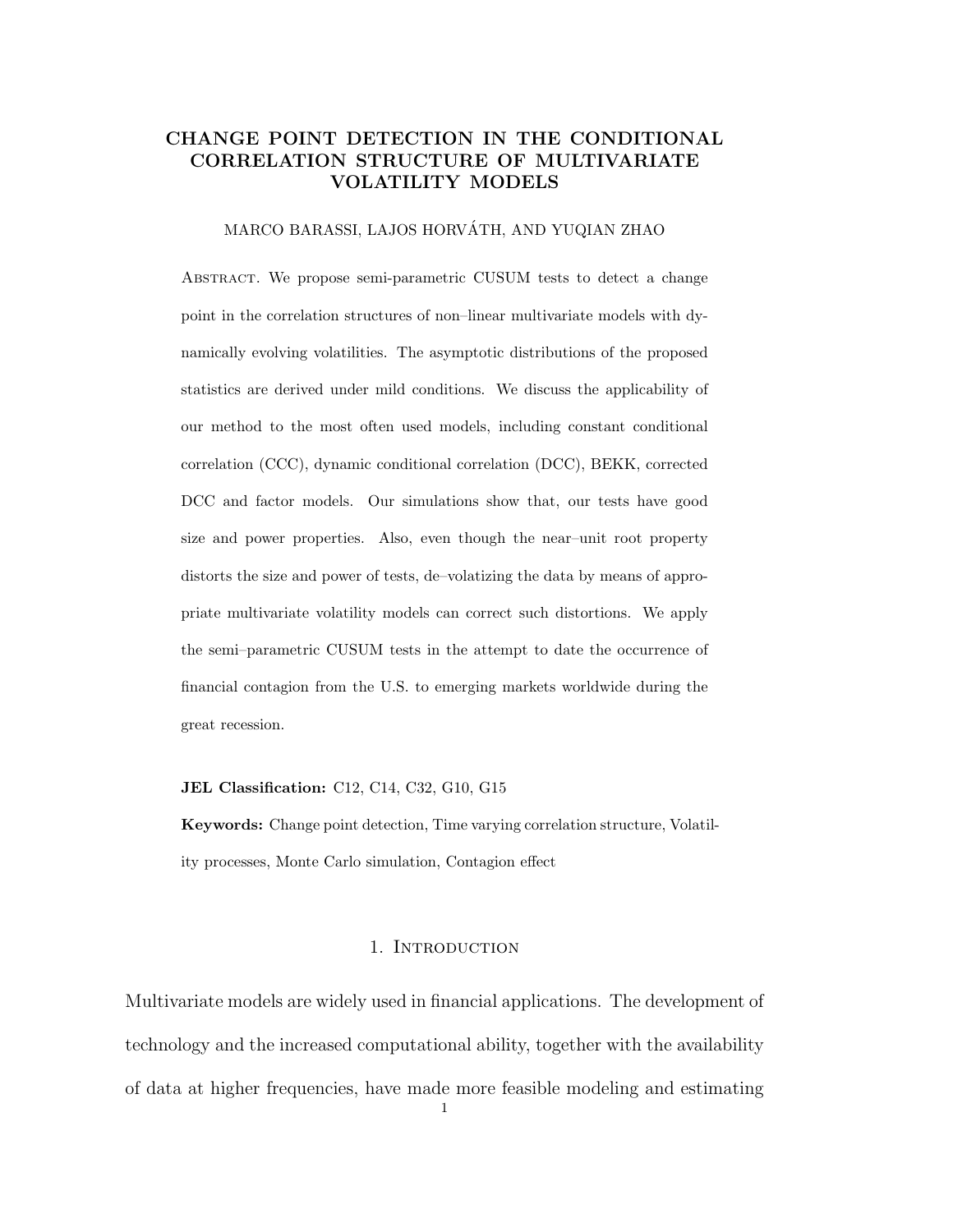systems of larger dimensions. The second moment dynamics of multivariate processes play a crucial role in the understanding of the relationship between economic and especially financial observations. Hence the literature on multivariate volatilities, especially on GARCH-type models has become rich. The BEKK model (Engle and Kroner, 1995), and generalizations of the constant conditional correlation–CCC model of Bollerslev (1990), including the dynamic conditional correlation–DCC model (Engle, 2002), and their extensions (cf. Cappiello et al., 2006; Aielli, 2013), are often used in econometrics. For reviews refer to Bauwens et al.  $(2006)$ , Engle  $(2009)$ , Silvennoinen and Teräsvirta  $(2009)$  and Francq and Zakoian (2010).

However, all these popular models, like every empirical model in econometrics, must account for changes in their parameters which might arise as a result of sudden shocks occurring in the economy, such as, market crashes, financial crises or intervention of policy markers. As a result, both parametric and non–parametric tests for change point detection have been developed to test the stability of the mean of independent observations and their asymptotic distributions have been derived (cf. Csörgő and Horváth, 1997). Aue and Horváth (2013) and Horváth and Rice (2014) reviewed several methods on how to derive asymptotic properties of popular methods when dependence between the observations cannot be neglected and the data structure is high dimensional. From the statistical point of view, likelihood–based parametric tests have been widely used due to their optimality properties. Nonetheless, non-parametric, especially CUSUM–based approaches have become popular since they are easy to apply and usually robust to model specifications.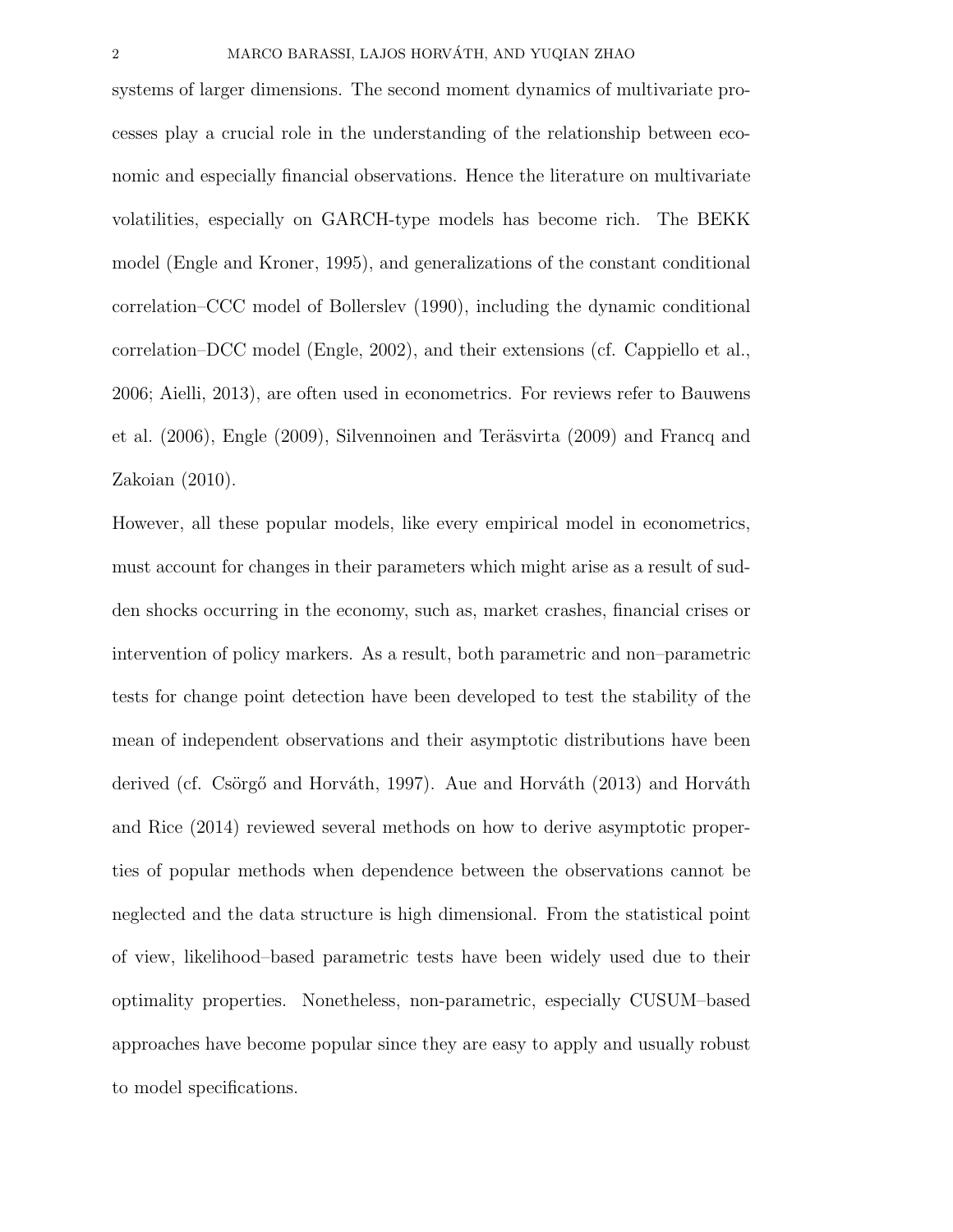their natural application to financial time series. Inclan and Tiao (1994) made the first attempt on change point detection in the variance of independent observations using the cumulative sum of the squares of the residuals. De Pooter and Van Dijk (2004) used a CUSUM test to detect a permanent change in the variance of a heteroscedastic process. Lee et al. (2003) also used the CUSUM statistics to test for changes in the variances of non-stationary  $AR(q)$  sequences. In the context of financial data, second moments are usually modeled by ARCH or GARCH–type models. Kokoszka and Leipus (2000) and Ling (2007) examined the behavior of change point tests in processes with dependent volatility. Their findings showed that CUSUM tests are valid when applied to short memory ARCH/GARCH model making feasible to detect changes within certain types of ARCH models in financial data (cf. also Andreou and Ghysels, 2002; Fryzlewicz and Rao, 2011). Andreou and Ghysels (2002) applied the test of Kokoszka and Leipus (2000) to detect multiple changes in the volatility of high frequency stock and foreign exchange data, where the conditional variance is captured by a GARCH model. Change points detection in the second moment is not limited to univariate cases, but it can be extended to the covariance and correlation structure of multivariate models. For an example of parametric likelihood ratio type tests applied to a context similar to ours, see Qu and Perron (2007). Early studies on change points detection in the covariance structure were focused on using model selection criteria and standard stability tests on the parameters of GARCH models. For example, Lavielle and Teyssiere (2006) proposed a penalized contrast function to detect simultaneous multiple changes in covariance structures. Andreou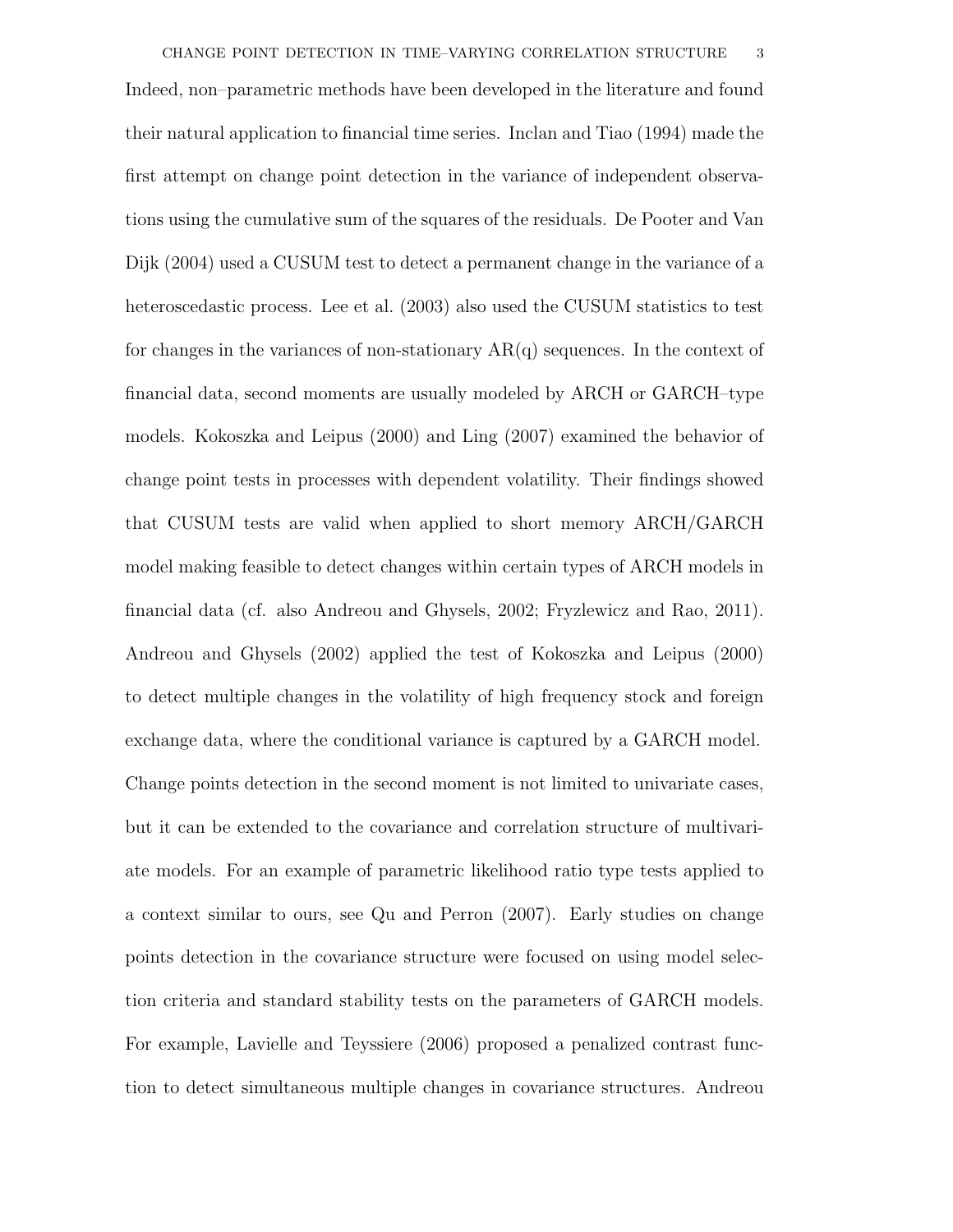and Ghysels (2003) modeled multivariate data by DCC model and then detected parameter changes through the test of Bai and Perron (1998). More recently, Aue et al. (2009), constructed CUSUM statistics for detecting changes in the covariance structure of multivariate stationary sequences, e.g. CCC sequences, and derived their asymptotics. Their tests were designed to examine the stability of cross-volatilities, however, studying just the pure correlation relationships sometimes is an issue to assets or other financial variables. To this end, Wied et al. (2012) extended the work of Aue et al. (2009) to study the stability of the correlation matrix.

The present paper aims to contribute to the literature by proposing semi–parametric tests for the stability of the conditional correlations in multivariate GARCH models. Compared with the existing works, we show that the asymptotics of nonparametric CUSUM tests in Aue et al. (2009) and Wied et al. (2012) are still valid in multivariate GARCH models with dynamically evolving conditional correlations, such as the BEKK (Engle and Kroner, 1995) and corrected DCC (Aielli, 2013) processes, and that therefore, the tests can be applied to detect correlation change–points in the pervasive framework often used in financial econometrics. Our Monte Carlo simulations show that the proposed semi–parametric tests are reasonably sized and display good power even in relatively small samples. We also apply the proposed test to detect the occurrence of financial contagion (Forbes and Rigobon, 2002), from the U.S. to emerging markets worldwide. Specifically, using data on Latin American, Central East European and East Asian stock markets, we find evidence of contagion from U.S. to these three regions during the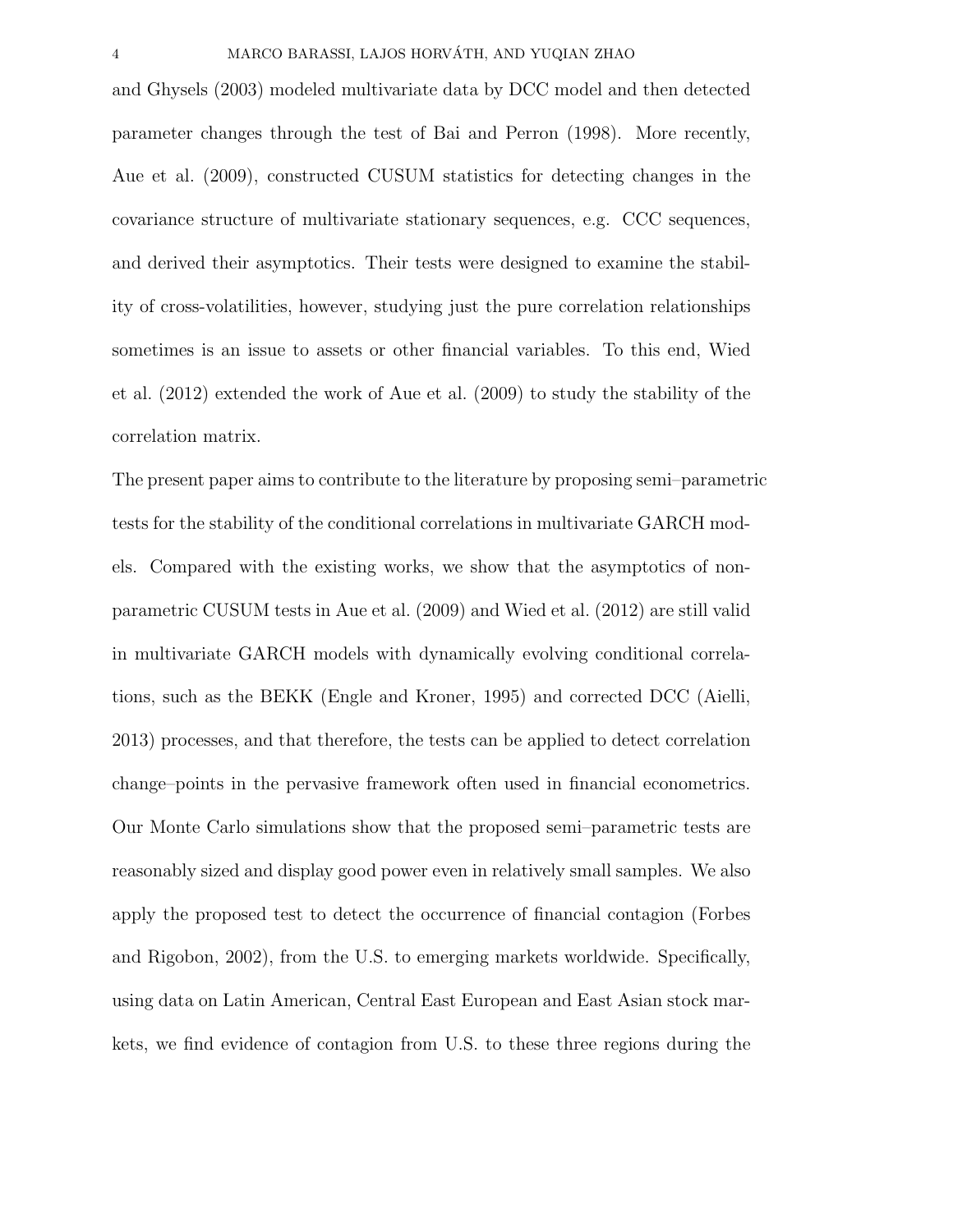This paper is structured as follows. Section 2 introduces the semi–parametric CUSUM tests and their properties. Section 3 provides examples of models for which the assumptions of our theoretical framework are satisfied. In Section 4, we assess the finite sample performances of the proposed tests. Section 5 provides an empirical application in the context of tests for global financial contagion, and some concluding remarks are offered in Section 6. More discussions on the verification of regularity conditions are documented in the online supplementary material. Further examples of the models and Monte Carlo simulations are provided in the Online Supplement.

#### 2. Test for the stability of time–varying correlation structures

In this section, we modify the test of Aue et al. (2009) and extend it to the cases where the correlation structure of observations evolves according to popular specifications of multivariate GARCH models. To detect changes in the correlation structure, this paper uses de–volatilized data to remove the influence from volatilities. Let  $y_1, y_2, \ldots, y_T$  denote the observations, and write  $\mathbf{y}_t = (y_t(1), y_t(2), \dots, y_t(d))^\top$ . The conditional variance of  $y_t(j)$  given the past is denoted by  $\tau_t^2(j)$ , i.e.  $\tau_t^2(j) = E(y_t^2(j)|\mathcal{F}_{t-1})$ , where the  $\sigma$ -algebra  $\mathcal{F}_{t-1}$  is generated by  $\{y_s, s \leq t - 1\}$ . The de–volatilized observations are denoted by

$$
\mathbf{y}_t^* = (y_t^*(1), y_t^*(2), \dots, y_t^*(d))^\top \text{ with } y_t^*(j) = \frac{y_t(j)}{\tau_t(j)}, \quad 1 \le t \le T, 1 \le j \le d.
$$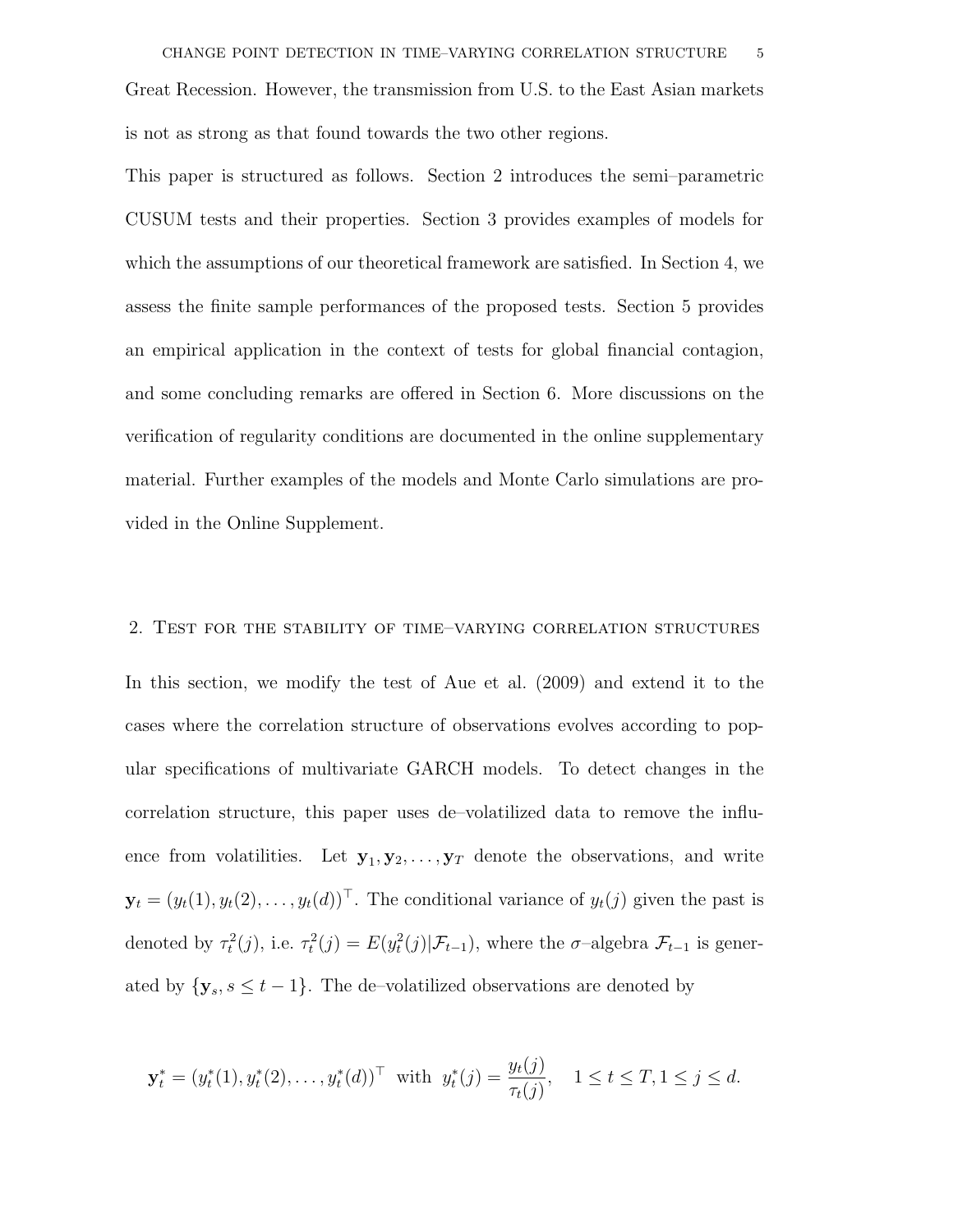Our paper follows the methodology of the most often used multivariate volatility models

$$
\mathbf{y}_t = \mathbf{\Sigma}_t^{1/2} \mathbf{e}_t,
$$

where the following conditions hold:

Assumption 2.1.  $\{e_t, -\infty < t < \infty\}$  are independent and identically distributed random vectors in  $R^d$  with  $E\mathbf{e}_t = \mathbf{0}$  and  $E\mathbf{e}_t \mathbf{e}_t^{\top} = \mathbf{I}_d$ , where  $\mathbf{I}_d$  is the  $d \times d$  identity matrix,

Assumption 2.2.  $\Sigma_t \in \mathcal{F}_{t-1}$  and  $\{\Sigma_t, -\infty < t < \infty\}$  is a stationary and ergodic sequence.

Hence the conditional covariance matrix of  $y_t$  with respect to its past is  $E(y_t y_t^\top | \mathcal{F}_{t-1}) =$  $\Sigma_t$ . To avoid degenerate cases we assume that

**Assumption 2.3.** There exists a positive definite lower bound matrix  $\Sigma^0$  such that  $\Sigma_t - \Sigma^0$  is non–negative definite for all t.

If  $\Sigma_t = \{\sigma_t(k,j), 1 \leq k, j \leq d\}$ , then  $\tau_t(j) = \sigma_t^{1/2}$  $t^{1/2}(j, j)$ . It follows from Assumption 2.3 that there is a positive constant  $\tau_0$  such that  $\tau_t(j) \geq \tau_0$  for all t and  $1 \leq j \leq d$ . It is an immediate consequence of Assumptions 2.1 and 2.2 that  $y_t$ is a stationary and ergodic sequence. The next condition is on the dependence structure of the observations. Let  $\|\cdot\|$  denote the Euclidean norm of vectors and matrices.

Assumption 2.4.  $E\|\mathbf{y}_t\|^r$  with some  $r > 4$  and  $\{\mathbf{y}_t, -\infty < t < \infty\}$  is  $\beta$ -mixing with rate  $t^{-\delta-r/(r-2)}$  with some  $\delta > 0$ .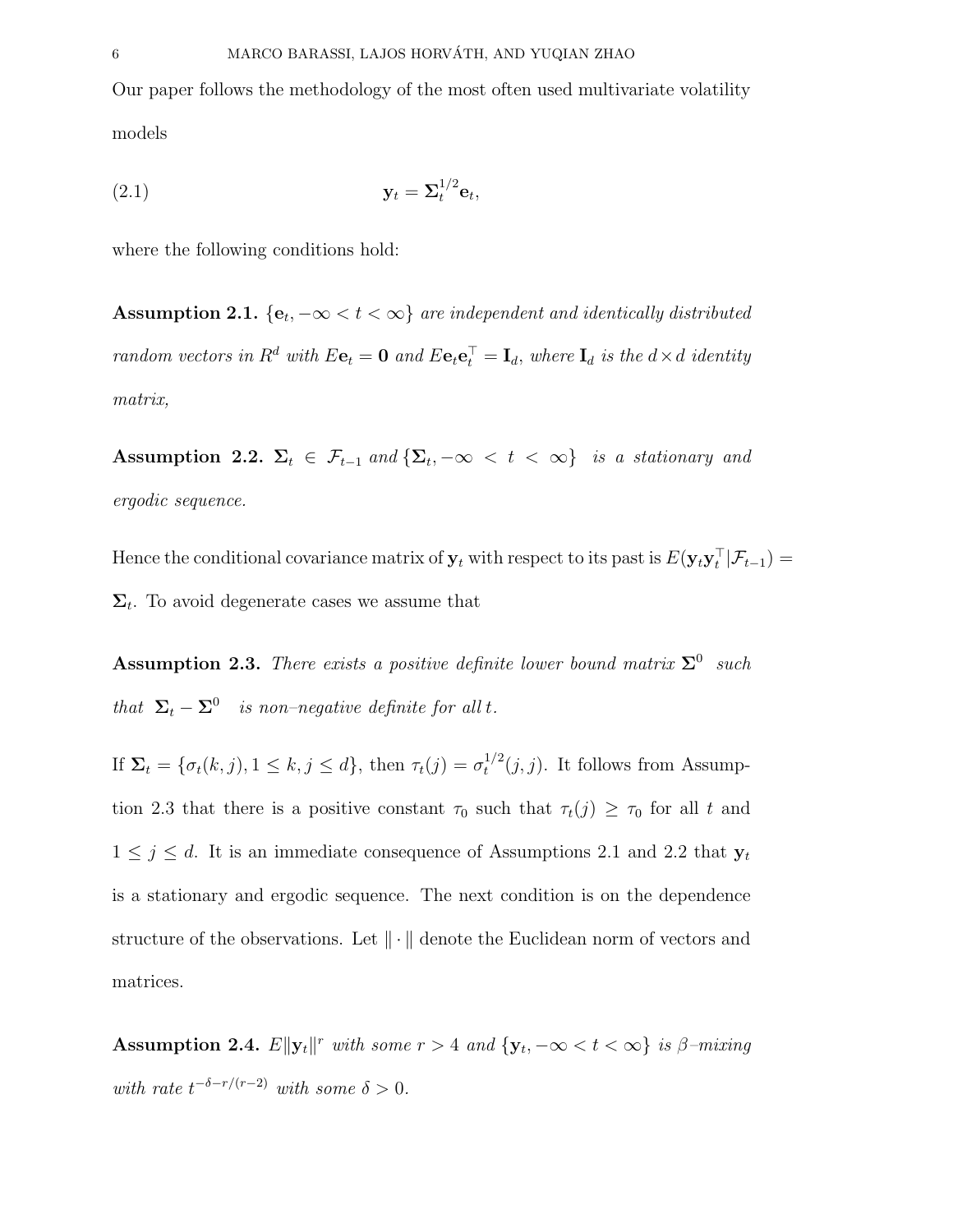The mixing condition is very mild since in the examples we discuss in this paper, the rate of mixing is exponential. We note that Assumption 2.4 can be replaced with the conditions that  $E\|\mathbf{e}_t\|^r < \infty$ ,  $E\|\mathbf{\Sigma}_t\|^{r/2} < \infty$  and  $\{\mathbf{\Sigma}_t, -\infty < t < \infty\}$  is  $\beta$ –mixing.

Let  $\rho_t(i,j) = Ey_t^*(i)y_t^*(j), 1 \le t \le T, 1 \le i, j \le d$  be the covariance of the devolatized observations  $y_t^*(i)$  and  $y_t^*(j)$ . The objective of this paper is to test the null hypothesis that

$$
H_0: \ \rho_1(i,j) = \rho_2(i,j) = \ldots = \rho_T(i,j)
$$
 for all  $1 \le i, j \le d$ 

against the alternative

 $H_A$ : there are  $1 < t^* < T$  and  $1 \le i^*, j^* \le d$  such that

$$
\rho_1(i^*,j^*) = \rho_2(i^*,j^*) = \ldots = \rho_{t^*}(i^*,j^*) \neq \rho_{t^*+1}(i^*,j^*) = \ldots = \rho_T(i^*,j^*).
$$

Under the null hypothesis the covariance matrix of the vector  $(y_t^*(1), y_t^*(2), \ldots, y_t^*(d))^\top$ does not depend on the time t while under the alternative at least one of the elements of the covariance matrix changes at an unknown time  $t^*$ .

Let vech be the operator which stacks the columns of a symmetric matrix starting with the diagonals into a vector. Our procedure is based on two functionals of the CUSUM of the vectors  $\mathfrak{r}_t = \text{vech}(y_t^*(i)y_t^*(j), 1 \leq i, j \leq d)$ ,  $\mathfrak{r}_0 = 0$ . Define the partial sum process

$$
\mathfrak{s}(t) = \sum_{s=1}^{t} \mathfrak{r}_s
$$
, and  $\mathfrak{s}(0) = 0$ .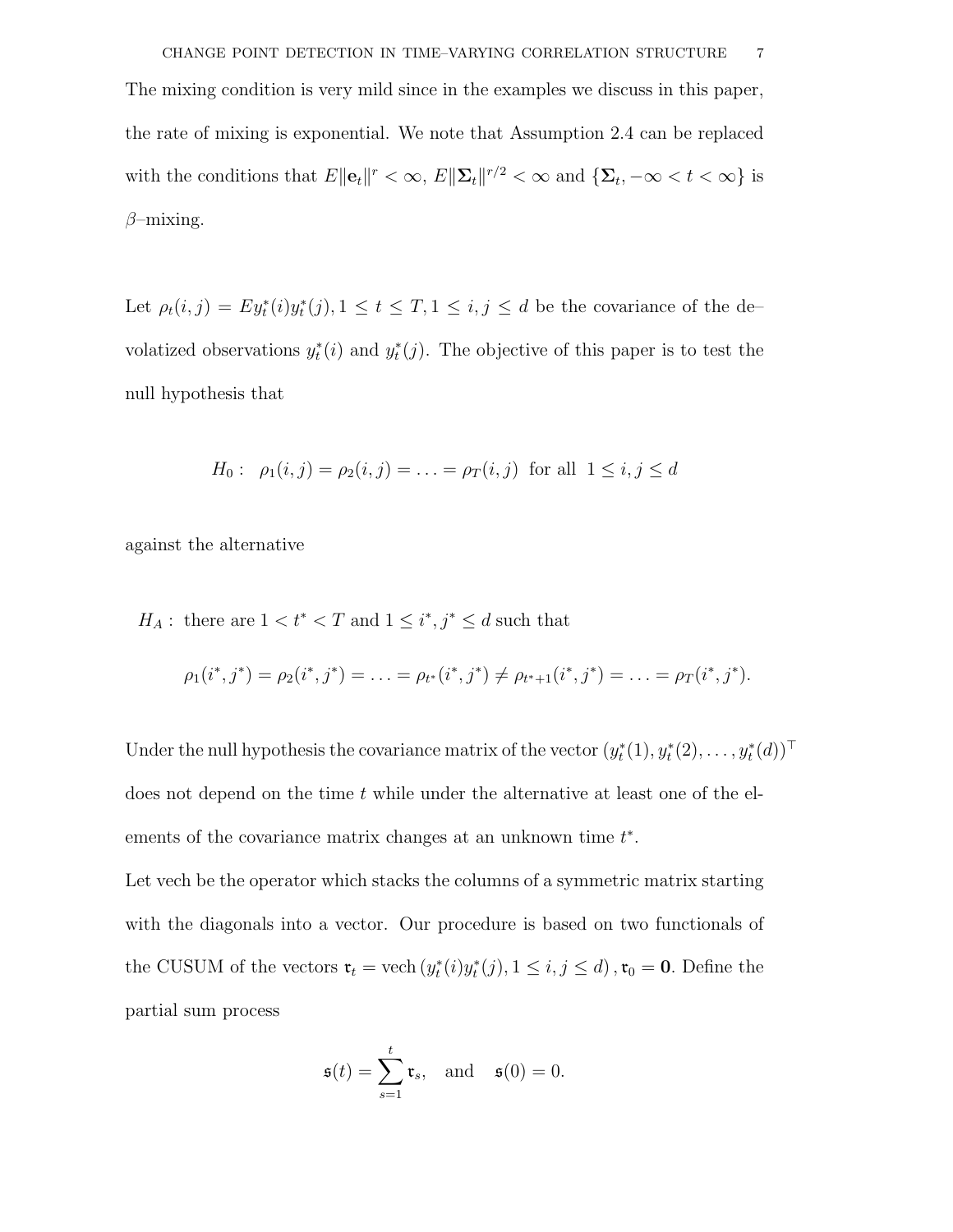Assuming that  $H_0$  holds, i.e. the data are stationary we define the long run covariance matrix

$$
\mathfrak{D}=\sum_{s=-\infty}^{\infty}E\mathfrak{r}_0\mathfrak{r}_s^{\top}.
$$

The normalization in our procedures requires

Assumption 2.5.  $\mathfrak D$  is a nonsingular matrix.

Following Aue et al. (2009) and Wied et al. (2012) we define two statistics

$$
M_T^{(1)} = \frac{1}{T} \max_{1 \le t \le T} \left( \mathfrak{s}(t) - \frac{t}{T} \mathfrak{s}(T) \right)^{\top} \mathfrak{D}^{-1} \left( \mathfrak{s}(t) - \frac{t}{T} \mathfrak{s}(T) \right)
$$

and

$$
M_T^{(2)} = \frac{1}{T^2} \sum_{t=1}^T \left( \mathfrak{s}(t) - \frac{t}{T} \mathfrak{s}(T) \right)^T \mathfrak{D}^{-1} \left( \mathfrak{s}(t) - \frac{t}{T} \mathfrak{s}(T) \right).
$$

**Theorem 2.1.** If  $H_0$  and Assumptions 2.1–2.5 hold, then

(2.2) 
$$
M_T^{(1)} \stackrel{\mathcal{D}}{\rightarrow} M^{(1)}
$$
 and  $M_T^{(2)} \stackrel{\mathcal{D}}{\rightarrow} M^{(2)}$ ,

where

$$
M^{(1)} = \sup_{0 \le u \le 1} \sum_{i=1}^{\bar{d}} B_i^2(u) \quad and \quad M^{(2)} = \sum_{i=1}^{\bar{d}} \int_0^1 B_i^2(u) du \quad with \quad \bar{d} = d(d+1)/2,
$$

and  $B_1, B_2, \ldots, B_{\bar{d}}$  denote independent Brownian bridges.

The proof is given in Appendix A. The limiting random variables  $M^{(1)}$  and  $M^{(2)}$ already appeared in Aue et al. (2009), where selected critical values and approximations for moderate and large values of  $\bar{d}$  can also be found. The applicability of Theorem 2.1 requires the estimation of  $\mathfrak D$  which will be discussed before Theorem 2.2.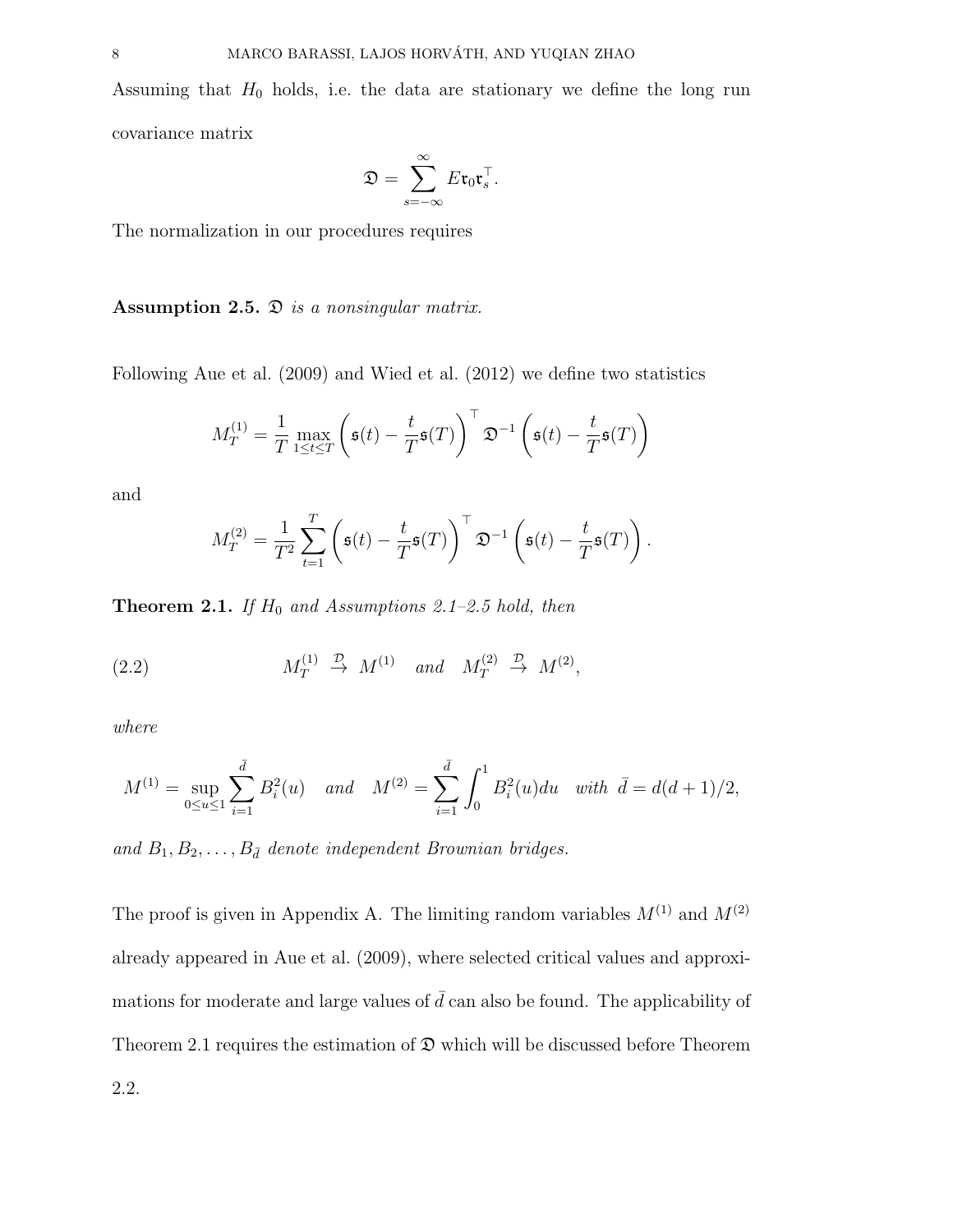The conditional covariance matrices  $\Sigma_t$  can be written as functionals of the random vectors  $\mathbf{y}_s, s \leq t-1$ . However, since we can observe only  $\mathbf{y}_1, \mathbf{y}_2, \ldots, \mathbf{y}_T$ , first we replace  $\tau_t(i)$  with  $\bar{\tau}_t(i)$ , where  $\bar{\tau}_t(i)$  is a function of  $\mathbf{y}_1, \mathbf{y}_2, \ldots, \mathbf{y}_{t-1}$  only. In parametric models,  $\tau_t(i)$  as well as  $\bar{\tau}_t(i)$  depend on unknown parameters which will be denoted by  $\boldsymbol{\theta} \in R^p$ . We require that  $\bar{\tau}_t(i; \boldsymbol{\theta})$  and  $\tau_t(i; \boldsymbol{\theta})$  are close, if t is large. This requirement is standard in the estimation of GARCH and similar volatility processes (cf. Francq and Zakoian, 2010):

**Assumption 2.6.** There is a ball  $\Theta_0 \subset R^p$  with center  $\theta_0$  and a sequence  $a(t)$ satisfying  $t \cdot a(t) \to 0$   $(t \to \infty)$  such that  $\max_{1 \leq i \leq d} \sup_{\boldsymbol{\theta} \in \Theta_0} |\tau_t(i; \boldsymbol{\theta}) - \bar{\tau}_t(i; \boldsymbol{\theta})| =$  $O(a(t))$  a.s. as  $t \to \infty$ .

Assumption 2.6 means that the difference between the stationary  $\tau_t(i; \theta)$  and the nonstationary  $\bar{\tau}_t(i; \theta)$  is small, i.e. there is a negligible effect that either the estimation is based on information  $\mathbf{y}_1, \mathbf{y}_2, \ldots, \mathbf{y}_{t-1}$  or  $\{\mathbf{y}_s, s \leq t-1\}$  when t is large. We estimate  $\boldsymbol{\theta}_0$  with  $\hat{\boldsymbol{\theta}}_T$  which is consistent with rate  $T^{-1/2}$ :

Assumption 2.7.  $\|\hat{\boldsymbol{\theta}}_T - \boldsymbol{\theta}_0\| = O_P(T^{-1/2})$ , where  $\boldsymbol{\theta}_0$  denotes the value of the parameter under  $H_0$ .

The random functions  $\tau_t(i) = \tau_t(i; \theta), 1 \leq i \leq p$ , are smooth functions of  $\theta$  in a neighbourhood of  $\theta_0$ :

**Assumption 2.8.** There is a ball  $\Theta_0 \subset R^p$  with center  $\theta_0$  such that

$$
\left\|\tau_t(i; \boldsymbol{\theta}) - \tau_t(i; \boldsymbol{\theta}_0) - \mathbf{g}_t^{\top}(i)(\boldsymbol{\theta} - \boldsymbol{\theta}_0)\right\| \leq \bar{g}_t \left\|\boldsymbol{\theta} - \boldsymbol{\theta}_0\right\|^2
$$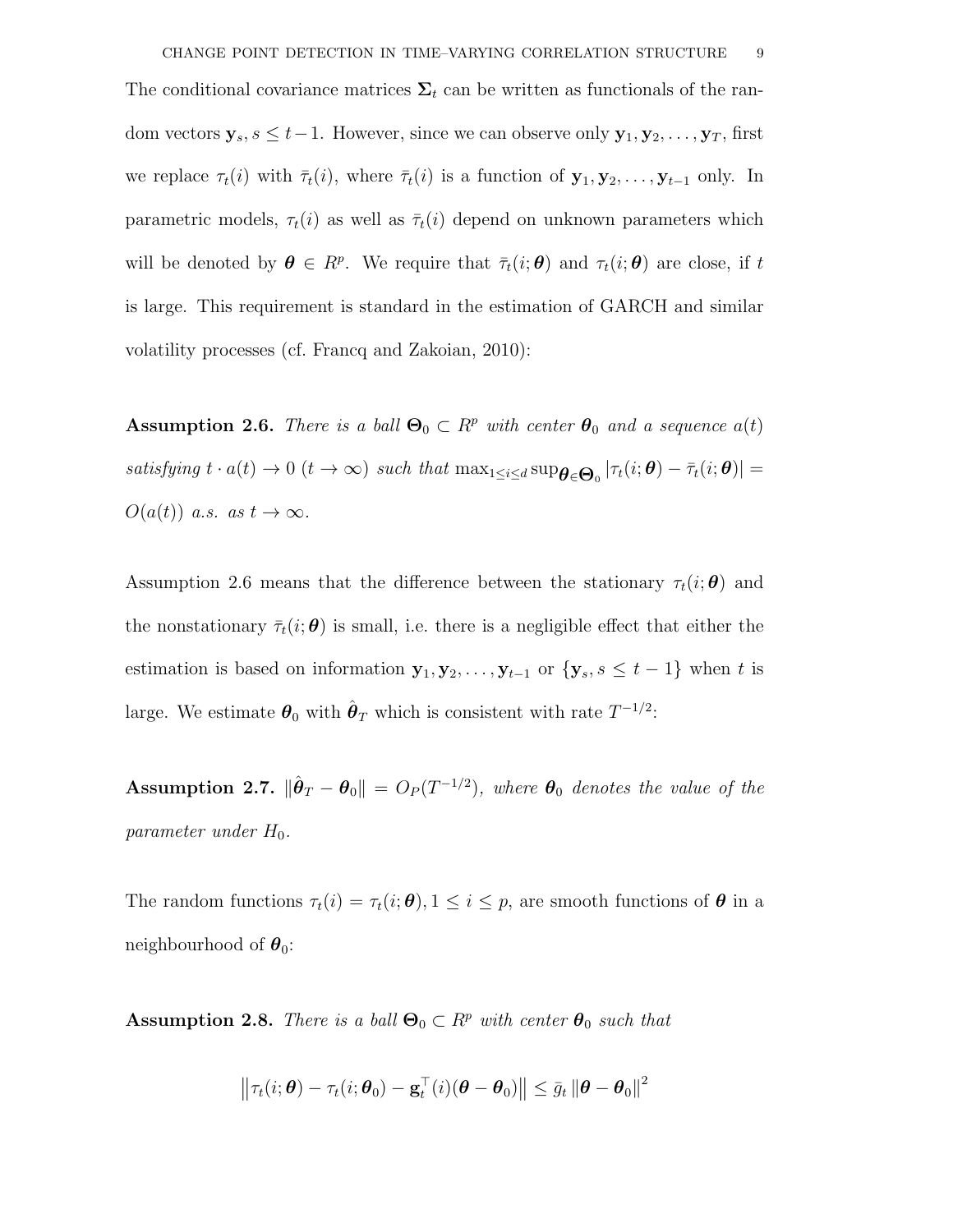for all  $\boldsymbol{\theta} \in \Theta_0$ , where  $\{g_t(i), 1 \leq i \leq p, \bar{g}_t, -\infty < t < \infty\}$  is a stationary and ergodic sequence with  $E\Vert \mathbf{g}_0(i) \Vert^2 < \infty$  and  $E\vert \bar{g}_0 \vert^2 < \infty$ .

The quasi maximum likelihood method (QMLE hereafter) is the most often used technique to estimate the parameters of a multivariate GARCH model. In the examples discussed in this paper, the QMLE satisfies Assumptions 2.6–2.8. Now the de–volatized variables

$$
\hat{y}_t(i) = \frac{y_t(i)}{\bar{\tau}_t(i; \hat{\boldsymbol{\theta}}_T)}
$$

can be computed from the sample. Let  $\hat{\mathfrak{r}}_s = \text{vech}(\hat{y}_s(i)\hat{y}_s(j), 1 \le i, j \le d)$ .

The long run covariance matrix  $\mathfrak D$  is estimated from the sample by  $\hat{\mathfrak D}_T$  which satisfies

Assumption 2.9.  $\|\hat{\mathfrak{D}}_T - \mathfrak{D}\| = o_P(1)$ .

We propose the kernel estimators

$$
\hat{\mathfrak{D}}_T = \sum_{\ell=-T}^T K\left(\frac{\ell}{h}\right) \hat{\boldsymbol{\gamma}}_{\ell},
$$

where

$$
\hat{\boldsymbol{\gamma}}_{\ell} = \begin{cases}\n\frac{1}{T} \sum_{t=1}^{T-\ell} (\hat{\mathbf{r}}_{t} - \bar{\mathbf{r}}_{T}) (\hat{\mathbf{r}}_{t+\ell} - \bar{\mathbf{r}}_{T})^{\top}, & \text{if } 0 \leq \ell < T \\
\frac{1}{T} \sum_{t=-\ell+1}^{T} (\hat{\mathbf{r}}_{t} - \bar{\mathbf{r}}_{T}) (\hat{\mathbf{r}}_{t+\ell} - \bar{\mathbf{r}}_{T})^{\top}, & \text{if } -T < \ell < 0.\n\end{cases}
$$

where

$$
\bar{\mathfrak{r}}_T = \frac{1}{T} \sum_{s=1}^T \hat{\mathfrak{r}}_s.
$$

There are several choices for the kernel  $K$ , including the Bartlett, truncated, Parzen, Tukey–Hanning and quadratic spectral kernels (cf. Andrews, 1991 for a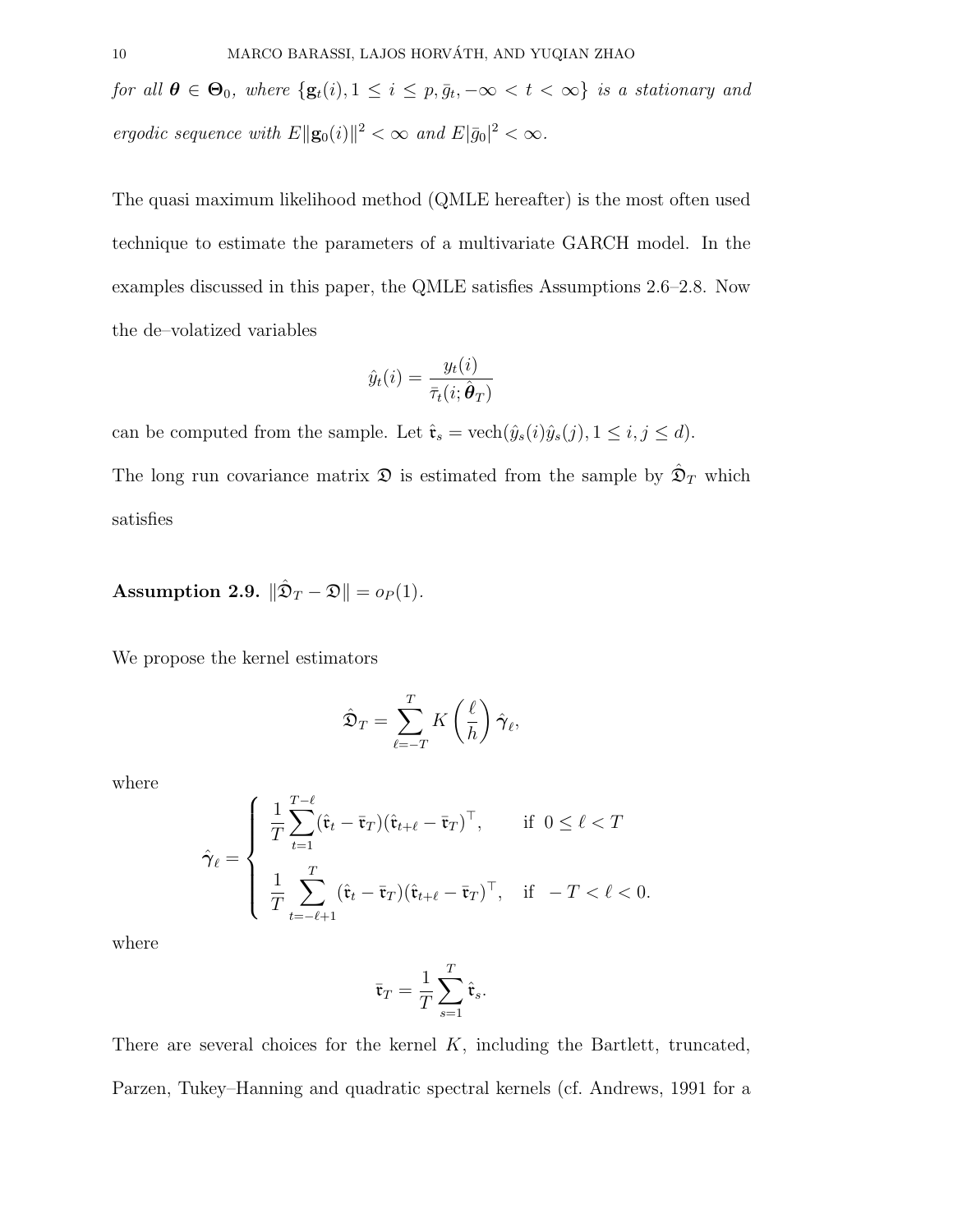Similarly to  $M_T^{(1)}$  $T_T^{(1)}$  and  $M_T^{(2)}$  we define

$$
\hat{M}_T^{(1)} = \frac{1}{T} \max_{1 \le t \le T} \left( \hat{\mathfrak{s}}(t) - \frac{t}{T} \hat{\mathfrak{s}}(T) \right)^{\top} \hat{\mathfrak{D}}_T^{-1} \left( \hat{\mathfrak{s}}(t) - \frac{t}{T} \hat{\mathfrak{s}}(T) \right)
$$

and

$$
\hat{M}_T^{(2)} = \frac{1}{T^2} \sum_{t=1}^T \left( \hat{\mathfrak{s}}(t) - \frac{t}{T} \hat{\mathfrak{s}}(T) \right)^{\top} \hat{\mathfrak{D}}_T^{-1} \left( \hat{\mathfrak{s}}(t) - \frac{t}{T} \hat{\mathfrak{s}}(T) \right),
$$

where

$$
\hat{\mathfrak{s}}(t) = \sum_{s=1}^{t} \hat{\mathfrak{r}}_s.
$$

**Theorem 2.2.** If  $H_0$  and Assumptions 2.1–2.9 hold, then

(2.3) 
$$
\hat{M}_T^{(1)} \stackrel{\mathcal{D}}{\rightarrow} M^{(1)} \quad \text{and} \quad \hat{M}_T^{(2)} \stackrel{\mathcal{D}}{\rightarrow} M^{(2)},
$$

where  $M^{(1)}$  and  $M^{(2)}$  are defined in Theorem 2.1.

The proof is given in Appendix A. It follows from (2.1) and Assumptions 2.1 and 2.2 that  $E\mathbf{y}_t = \mathbf{0}$ . If the mean of the observations is not  $\mathbf{0}$ , i.e.  $\mathbf{y}_t = \boldsymbol{\mu} + \boldsymbol{\Sigma}_t^{1/2} \mathbf{e}_t$ , the results in Theorems 2.1 and 2.2 remained valid when  $\mu$  is removed, i.e. the analysis is based on  $y_t$  –  $\hat{y}_T$  with  $\hat{y}_T = \sum_{t=1}^T y_t/T$ . It has been observed for a long time in the literature that demeaning does not change the asymptotic distribution of residual based tests (cf., for example, Kulperger and Yu, 2005 and Demetrescu and Wied, 2016 for de–meaning in time series). Besides, if the conditional mean is introduced and which is removed by suitable estimators, this will change the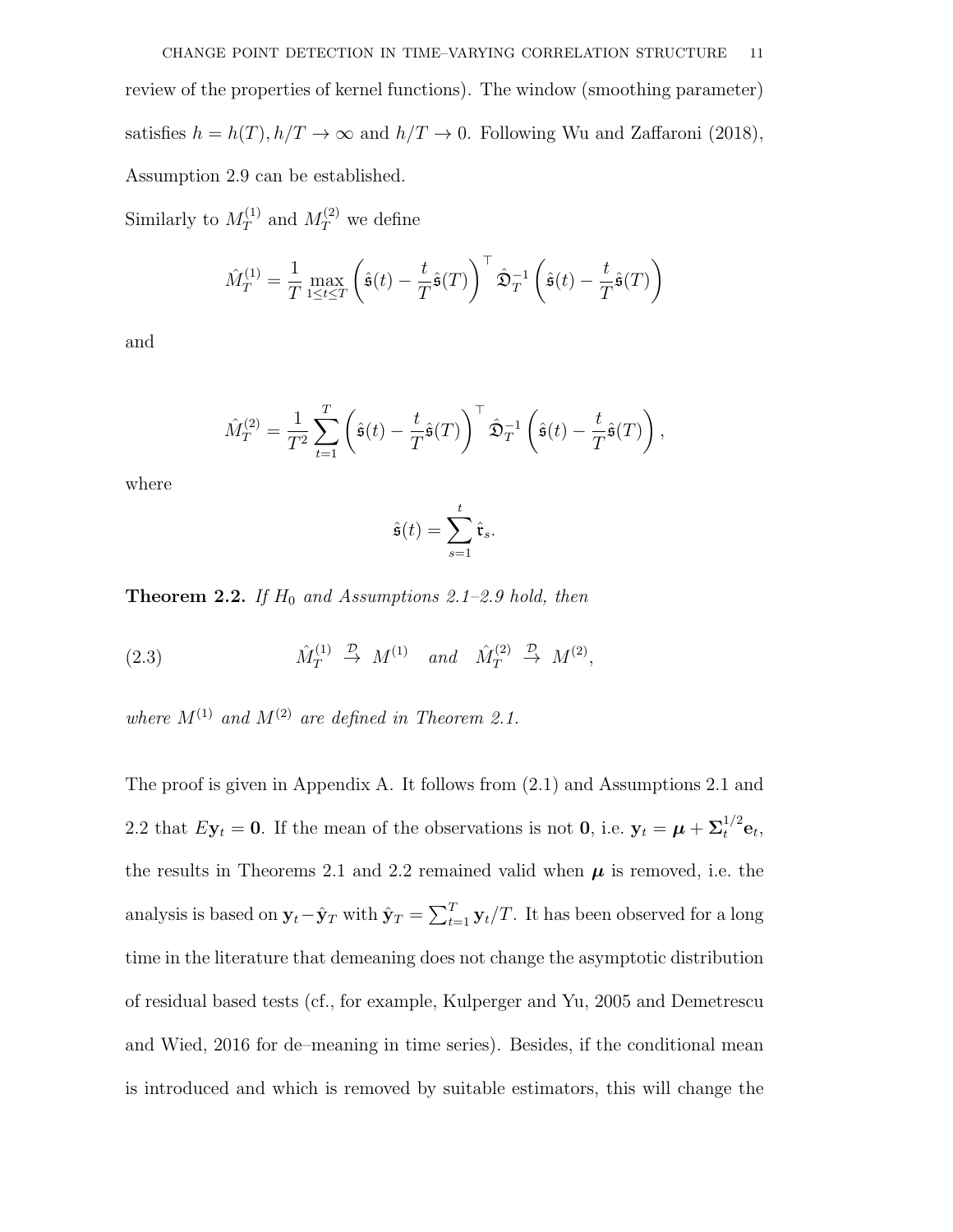asymptotic distribution and the test statistic will depend on the values of some unknown parameters.

#### 3. Examples of time dependent conditional volatilities

Here we briefly describe how our test is valid when applied to two typical examples of multivariate GARCH models, as they are of interest for practitioners. More examples with other parameterizations such as the CCC, DCC and Factor-GARCH are discussed in the online supplement.

Example 3.1. (BEKK model) Baba, Engle, Kraft and Kroner (cf. Engle and Kroner, 1995) introduced the model where the conditional covariance matrix satisfies the recursion

(3.1) 
$$
\mathbf{\Sigma}_{t} = \mathbf{C} + \sum_{j=1}^{q} \mathbf{A}_{j} \mathbf{y}_{t-j} (\mathbf{A}_{j} \mathbf{y}_{t-j})^{\top} + \sum_{k=1}^{p} \mathbf{B}_{k} \mathbf{\Sigma}_{t-k} \mathbf{B}_{k}^{\top},
$$

where C,  $A_j$ ,  $1 \leq j \leq q$ , and  $B_k$ ,  $1 \leq k \leq p$ , are  $d \times d$  matrices, and C is positive definite. The parameters of the BEKK sequences can be estimated by the QMLE and the variance targeting QMLE (cf. Comte and Lieberman, 2003, Hafner and Preminger, 2009, Pedersen and Rahbek, 2014 and Francq et al., 2016). In the Online Supplement we discuss the BEKK models and how the QML type estimators satisfy the conditions of Theorem 2.2. For further details on the BEKK model, we refer to Francq and Zakoian (2010).

Example 3.2. (Corrected dynamic conditional correlation) Following Aielli (2013) we introduce the corrected DCC (cDCC) model:

$$
\Sigma_t = \mathbf{D}_t \mathbf{R}_t \mathbf{D}_t,
$$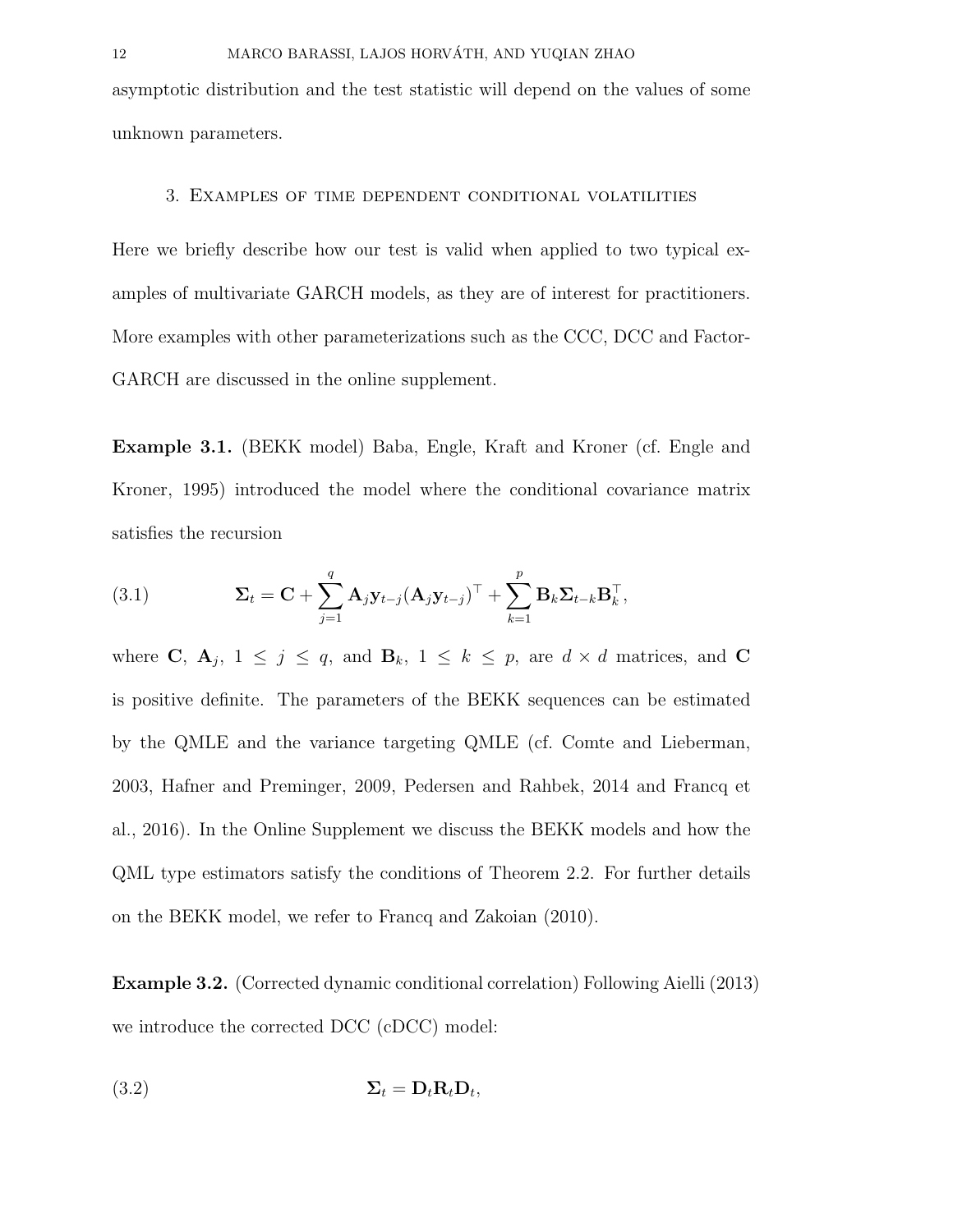CHANGE POINT DETECTION IN TIME–VARYING CORRELATION STRUCTURE 13 where  $\mathbf{D}_t$  is a diagonal matrix,  $\mathbf{D}_t = \text{diag}(\tau_t(1), \tau_t(2), \dots, \tau_t(d))$ . It is assumed that  $y_t(i)$  is modeled as a univariate GARCH process,  $\tau_t^2(i) = h_i(\boldsymbol{\zeta}_i, y_{t-1}(i), y_{t-2}(i), \ldots)$ ,  $i = 1, 2, \ldots, d$ , where  $h_i$  is a known function and  $\zeta_i, 1 \leq i \leq d$  are unknown parameters. The conditional correlation of  $y_t$  satisfies

(3.3) 
$$
\mathbf{R}_t = (\text{diag}(\mathbf{Q}_t))^{-1/2} \mathbf{Q}_t (\text{diag}(\mathbf{Q}_t))^{-1/2},
$$

and

(3.4) 
$$
\mathbf{Q}_t = \theta_1 \mathbf{C} + \theta_2 [(\text{diag}(\mathbf{Q}_{t-1}))^{1/2} \mathbf{y}_{t-1}^*(\mathbf{y}_{t-1}^*)^{\top} (\text{diag}(\mathbf{Q}_{t-1}))^{1/2}] + \theta_3 \mathbf{Q}_{t-1},
$$

where **C** is a positive definite matrix,  $\theta_1 > 0$ ,  $\theta_i \ge 0$ ,  $i = 2, 3$  satisfy  $\theta_1 + \theta_2 + \theta_3 = 1$ . The parameters of the process are  $\zeta_1, \ldots, \zeta_d, \theta_2, \theta_3$  and **C**. In principle, the QMLE method could be used, but due to the large number of parameters it is infeasible. To overcome the problem, Aielli (2013) suggested a three–step procedure. Following Aielli (2013), we show in the Online Supplement that the conditions of Theorem 2.2 hold. Since there are several univariate asymmetric GARCH models (cf. Francq and Zakoian, 2010), the cDCC model accounts for possible asymmetry of the returns.

#### 4. The Monte Carlo simulations

To assess the performance of the statistics  $\hat{M}_T^{(1)}$  $\hat{M}_T^{(1)}$  and  $\hat{M}_T^{(2)}$  under the conditions of Examples 3.1 and 3.2, we conduct a Monte Carlo simulation to study the rejection rates under the null and alternative hypotheses in finite samples. We only report our findings for  $\hat{M}_T^{(2)}$  $\hat{M}_T^{(2)}$  since the results for  $\hat{M}_T^{(1)}$  $T^{(1)}$  are essentially the same. We first consider bivariate observations  $\mathbf{y}_t = (y_t(1), y_t(2))^T$ . In the data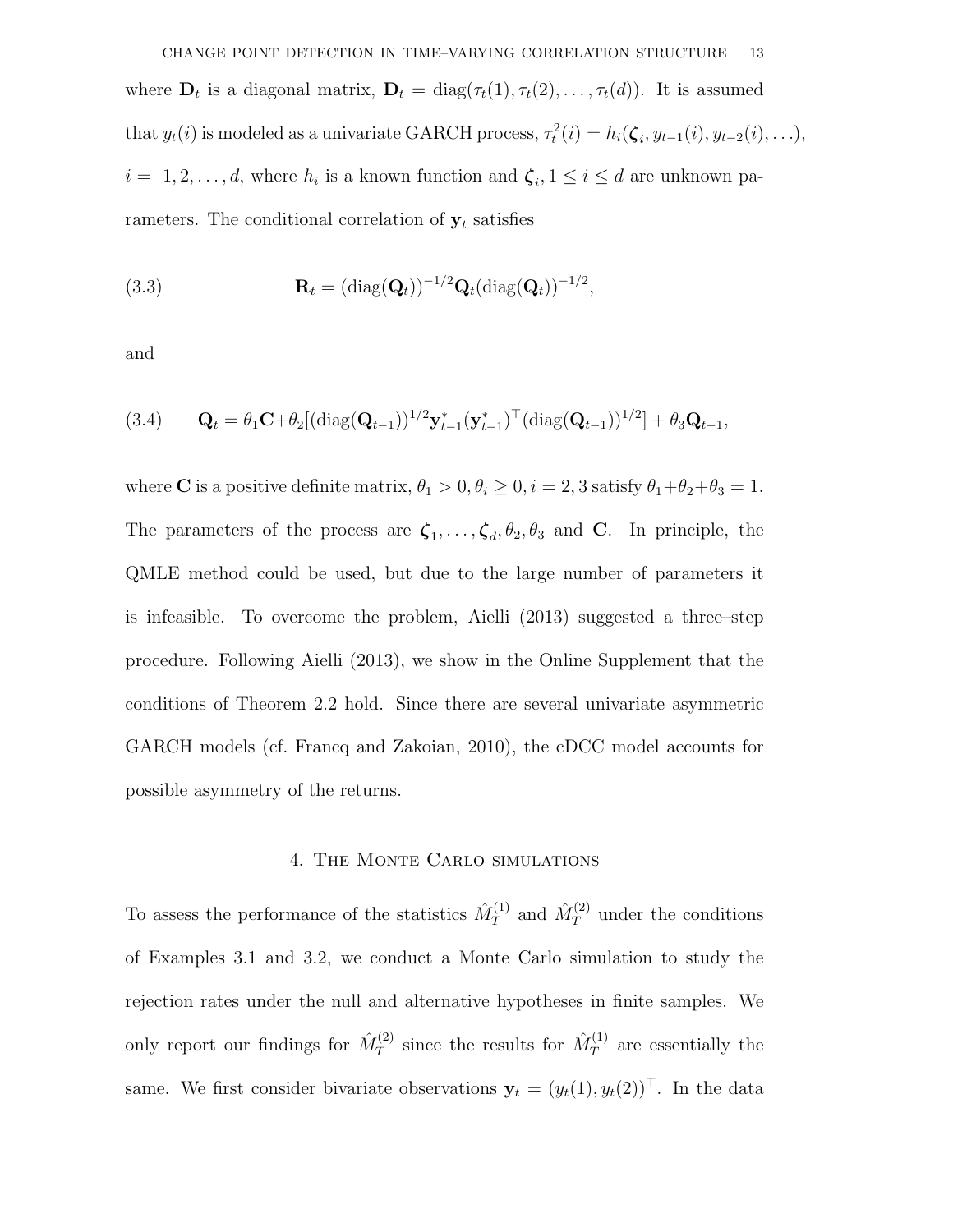generating process (DGP)  $\mathbf{e}_t$  is a bivariate standard normal vector and  $\Sigma_t^{1/2}$  of (2.1) is in Cholesky form. For each model, we set the initial value  $\Sigma_0$  to be the 2 × 2 identity matrix and simple iterations give  $\Sigma_t$  for the specified parameter values. The Bartlett kernel  $K_B(x) = (1 - |x|)I\{|x| \leq 1\}$  and the Newey–West optimal window (smoothing parameter) are used in the definition of  $\hat{\mathfrak{D}}_T$ . The observations are first demeaned, i.e. the sample mean is removed from the observations. Assuming that a change occurred, we estimate the time of change with  $\hat{t}_T = \arg\max \{\hat{\mathfrak{s}}(t) - (t/T)\hat{\mathfrak{s}}(T), 1 \le t \le T\}$ . In our simulations the time of change is  $t^* = T/2$ . In each experiment, we set  $T = 300$  for a small sample, roughly the number of trading days in 14 months, and  $T = 1000$  for a large sample, trading days in four years. Each simulation is replicated 5000 times. The warming up parameter is 0.2, so the simulation will burn 200 observations if sample size is 1000.

We generate bivariate full–BEKK sequences of Example 3.1 ( $p = q = 1$ ) with coefficient matrices

$$
\mathbf{C} = \begin{bmatrix} 1 & \delta \\ \delta & 1 \end{bmatrix} \quad \mathbf{A}_1 = \begin{bmatrix} a_{11} & a_{12} \\ a_{21} & a_{22} \end{bmatrix}, \quad \mathbf{B}_1 = \begin{bmatrix} b_{11} & b_{12} \\ b_{21} & b_{22} \end{bmatrix}.
$$

Keeping financial applications in mind, we choose  $a_{11} = a_{22} = a = 0.1$  or 0.2 standing for relatively lower or higher ARCH effect, respectively. Coefficients  $b_{11} = b_{22} = b = 0.8$  or 0.9 for relatively lower or higher persistence. We always set  $a_{12} = a_{21} = b_{12} = b_{21} = 0.001$ .

We also simulate bivariate cDCC sequences of Example 3.2, where  $C$  is the same as above. We set  $\theta_2 = 0.005$  or 0.01 (relatively lower and higher ARCH effect in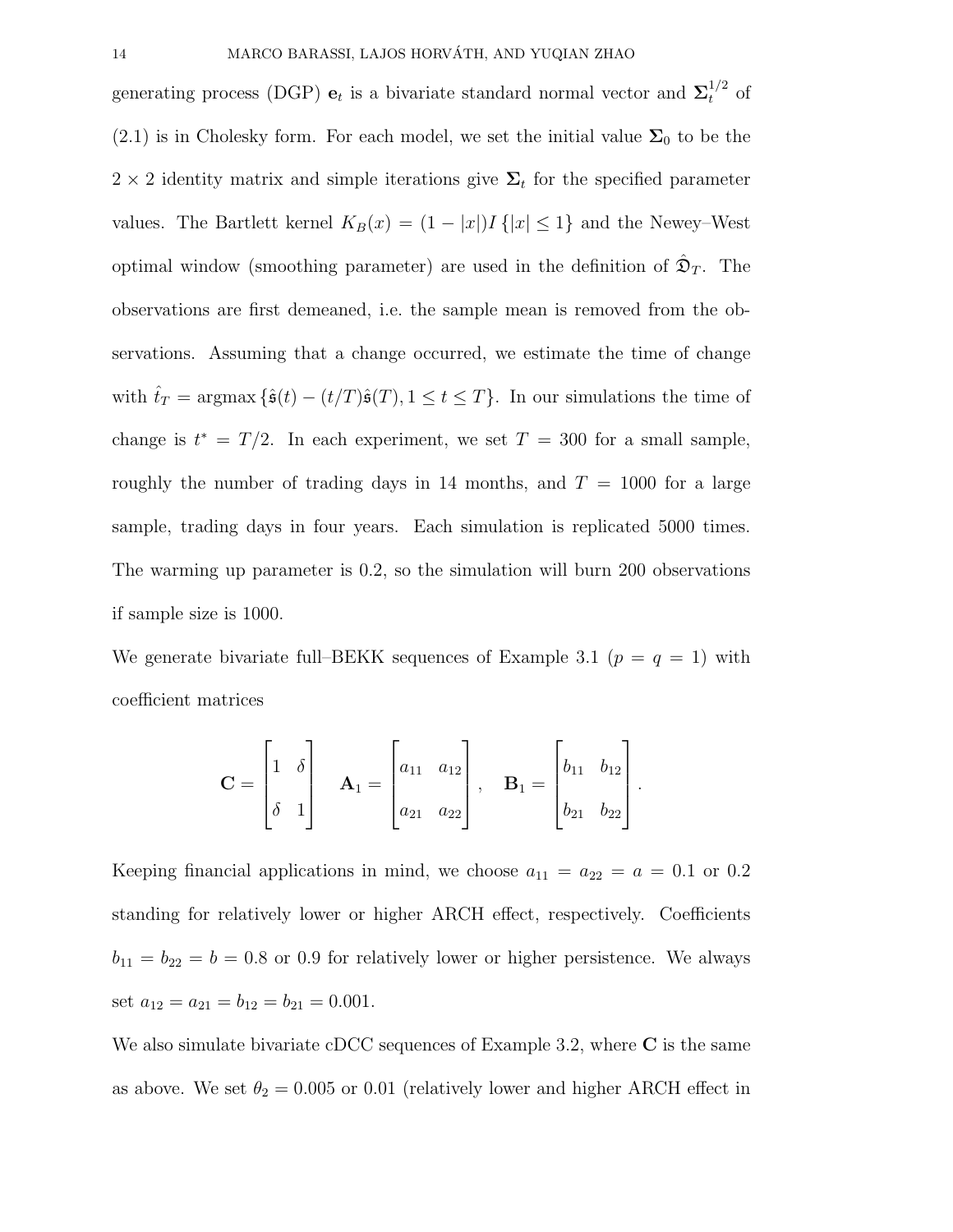CHANGE POINT DETECTION IN TIME–VARYING CORRELATION STRUCTURE 15 quasi conditional correlation process),  $\theta_3 = 0.9$  or 0.95 (relatively low and high persistence). The variances follow univariate  $\text{GJR}(1,1,1)$  with intercept 0.01, ARCH and GARCH coefficients 0.01 and 0.94, and the coefficient for the asymmetric term 0.01, respectively. The model is estimated by the 3–step estimation procedure (cf. Aielli, 2013).

We compute the empirical rejection rates for the BEKK and cDCC when  $\delta$  of C changes from 0 to  $\delta = 0.2, 0.4, 0.6$  and 0.8 at  $t^* = T/2$  ( $\delta = 0$  corresponds to the empirical rejection under the null hypothesis). Figure 4.1 shows the empirical rejections for  $\hat{M}_T^{(2)}$  under Examples 3.1 and 3.2 for both small and large samples. Similar results can be obtained if  $\delta$  is negative. Empirical and asymptotic critical values are given in the online supplement. Both tests are well sized under the null hypothesis. The powers are close to 1 when  $\delta = 0.2$  in large samples and  $\delta = 0.4$  in small samples. We also note that high ARCH and persistence show limited impact on the empirical size and power of our tests. Table 4.1 summarizes the results for the estimation of  $t^*$ . The results show that along with the change magnitude increasing, the standard deviations or the differences between two quantiles of the change point estimators are decreasing, thereby producing more accurate estimators.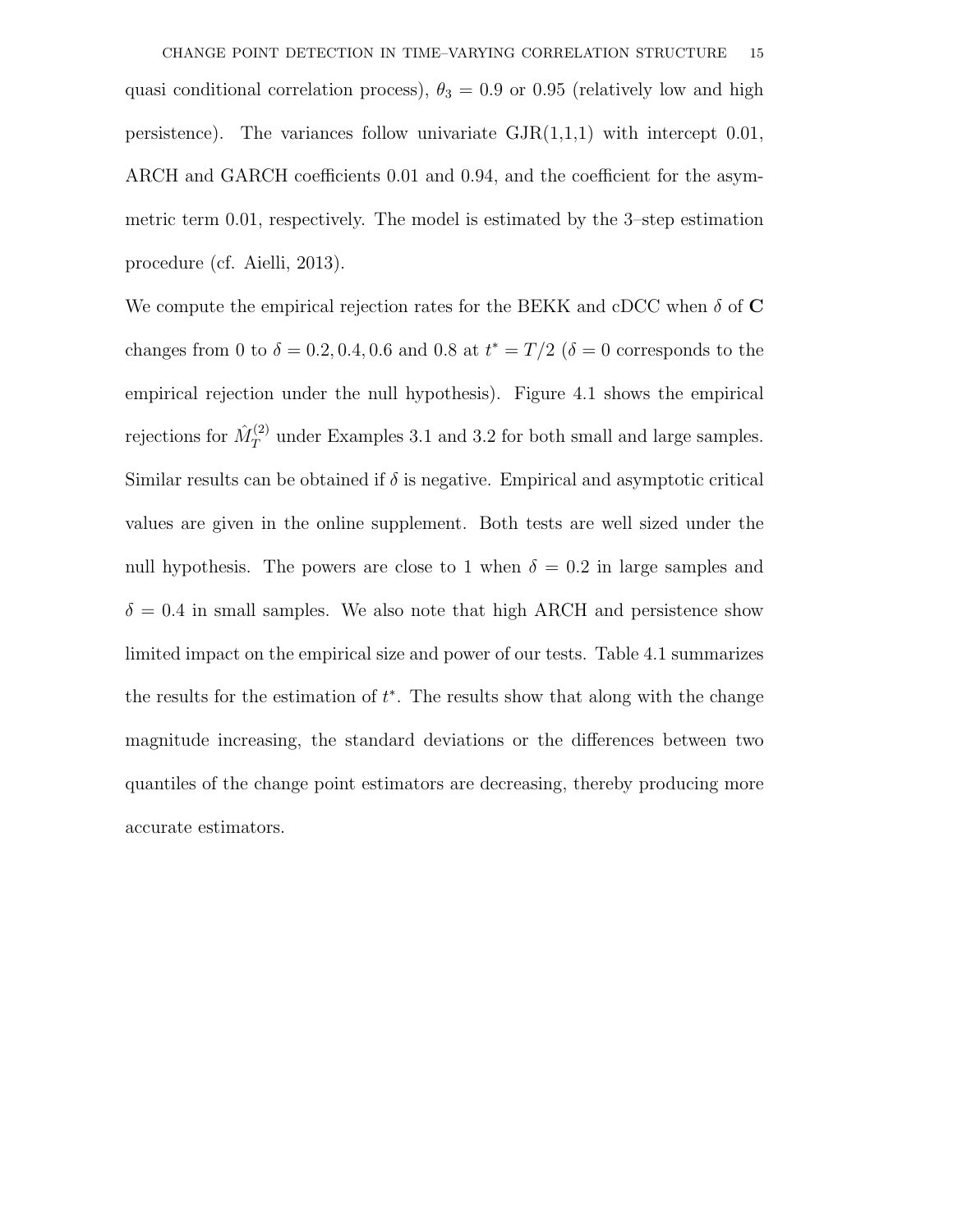FIGURE 4.1. Graphs of the power functions of  $\hat{M}_T^{(2)}$  $T^{(2)}$  in the BEKK (left panel) and cDCC (right panel) models in case of  $d = 2, T =$ 1000 ( $\ast$ 's) and  $T = 300$  (lines) at 95% significance level



TABLE 4.1. Empirical performance of  $t^*$ , the estimator for  $t^* =$ 

| $T/2$ , when $d=2$                                                                           |                         |     |     |     |     |     |     |           |                                             |     |     |            |                                                                                                                 |     |       |     |
|----------------------------------------------------------------------------------------------|-------------------------|-----|-----|-----|-----|-----|-----|-----------|---------------------------------------------|-----|-----|------------|-----------------------------------------------------------------------------------------------------------------|-----|-------|-----|
| $BEKK(a = 0.2 \& b = 0.9)$                                                                   |                         |     |     |     |     |     |     |           | cDCC $(\theta_2 = 0.01 \& \theta_3 = 0.95)$ |     |     |            |                                                                                                                 |     |       |     |
|                                                                                              | $T = 300$<br>$T = 1000$ |     |     |     |     |     |     | $T = 300$ |                                             |     |     | $T = 1000$ |                                                                                                                 |     |       |     |
| $\delta$                                                                                     | $0.2^{\circ}$           | 0.4 | 0.6 | 0.8 | 0.2 | 0.4 | 0.6 | 0.8       | 0.2                                         | 0.4 | 0.6 | 0.8        | $0.2^{\circ}$                                                                                                   | 0.4 | - 0.6 | 0.8 |
| Median                                                                                       |                         |     |     |     |     |     |     |           |                                             |     |     |            | $0.50$ $0.50$ $0.49$ $0.50$ $0.50$ $0.50$ $0.50$ $0.50$ $0.51$ $0.49$ $0.49$ $0.49$ $0.50$ $0.50$ $0.50$ $0.50$ |     |       |     |
| Quantile 0.1 0.31 0.39 0.44 0.46 0.38 0.46 0.48 0.49 0.31 0.38 0.43 0.46 0.37 0.45 0.48 0.49 |                         |     |     |     |     |     |     |           |                                             |     |     |            |                                                                                                                 |     |       |     |
| Quantile 0.9 0.71 0.58 0.53 0.50 0.60 0.52 0.51 0.50 0.72 0.61 0.54 0.51 0.62 0.53 0.51 0.50 |                         |     |     |     |     |     |     |           |                                             |     |     |            |                                                                                                                 |     |       |     |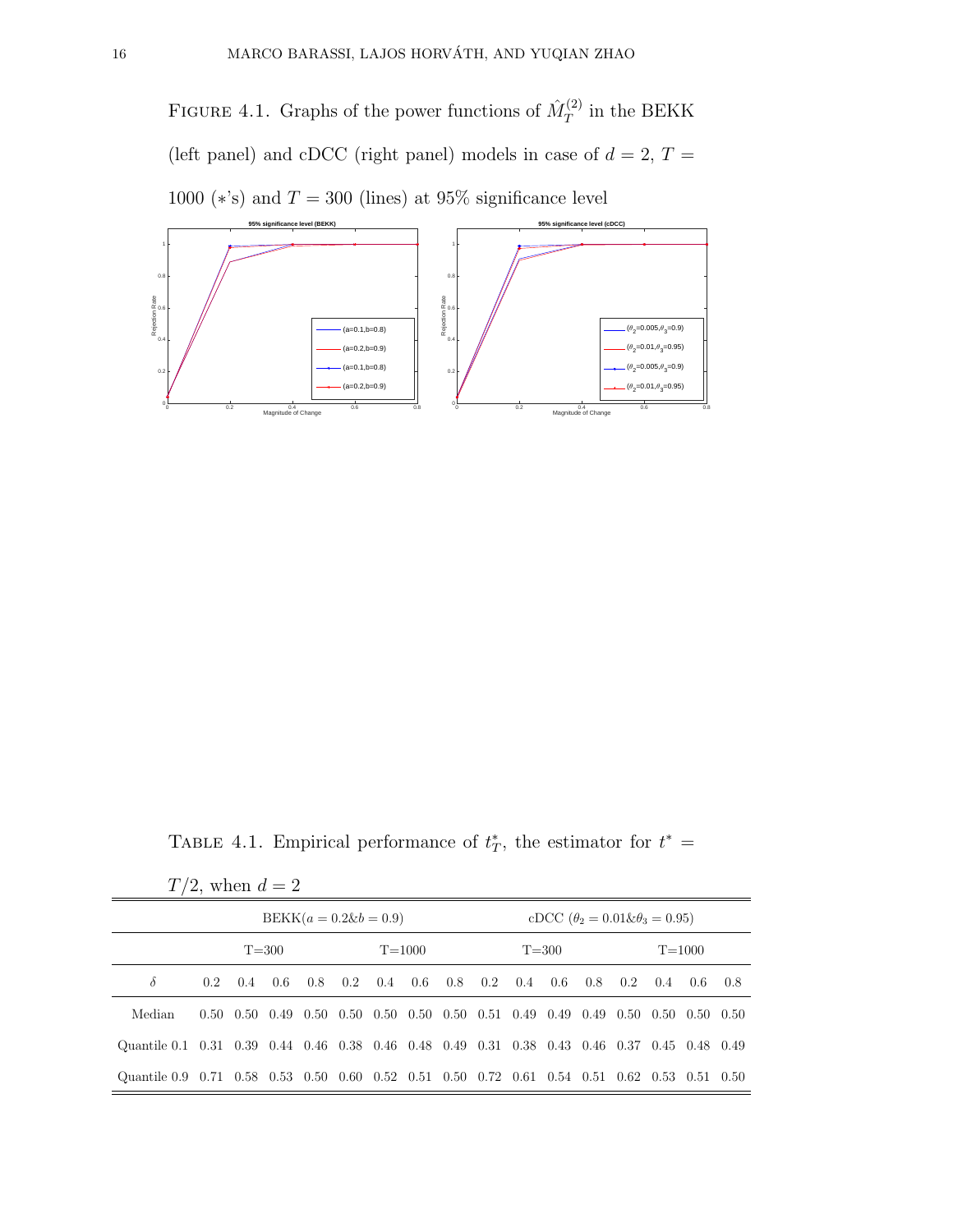FIGURE 4.2. Graphs of the power functions of  $\hat{M}_T^{(2)}$  $T^{(2)}$  in the BEKK (left panel) and cDCC (right panel) models in case of  $d = 9, T =$ 1000 ( $\star$ 's) and  $T = 300$  (lines) at 95% significance level



Next, in order to assess the validity of our tests in a higher dimensional environment, we simulate data with dimension  $d = 9$  in concordance with the data set used in the application section. With regard to the BEKK model, we set coefficient matrices  $A_1$  and  $B_1$  with elements  $a_{11} = a_{22} = \cdots = a_{99} = a = 0.2$ ,  $b_{11} = b_{22} = \cdots = b_{99} = b = 0.9$ , and all other off-diagonal elements are 0.001. In the cDCC model, we set parameters  $\theta_2 = 0.01$  and  $\theta_3 = 0.95$ . Other settings are the same with those studied in the bivariate case except for the replications, which are reduced to 2000. Figure 4.2 plots the empirical rejection rates of  $\hat{M}_T^{(2)}$ T for small and large samples. There are two nontrivial observations. First, the test gains more powers even in small samples. This makes sense as the order of CUSUM statistics depends on  $\bar{d}$  according to Remark 2.1 in Aue et al. (2009). Consequently, Table 4.2 reports the more accurate estimation of  $t^*$ . Second, the test looks slightly over–sized. We attribute this distortion to the finite sample bias of the Gaussian QMLE estimator in multivariate GARCH models. Note that the consistency of Gaussian QMLE works under strict stationarity condition, the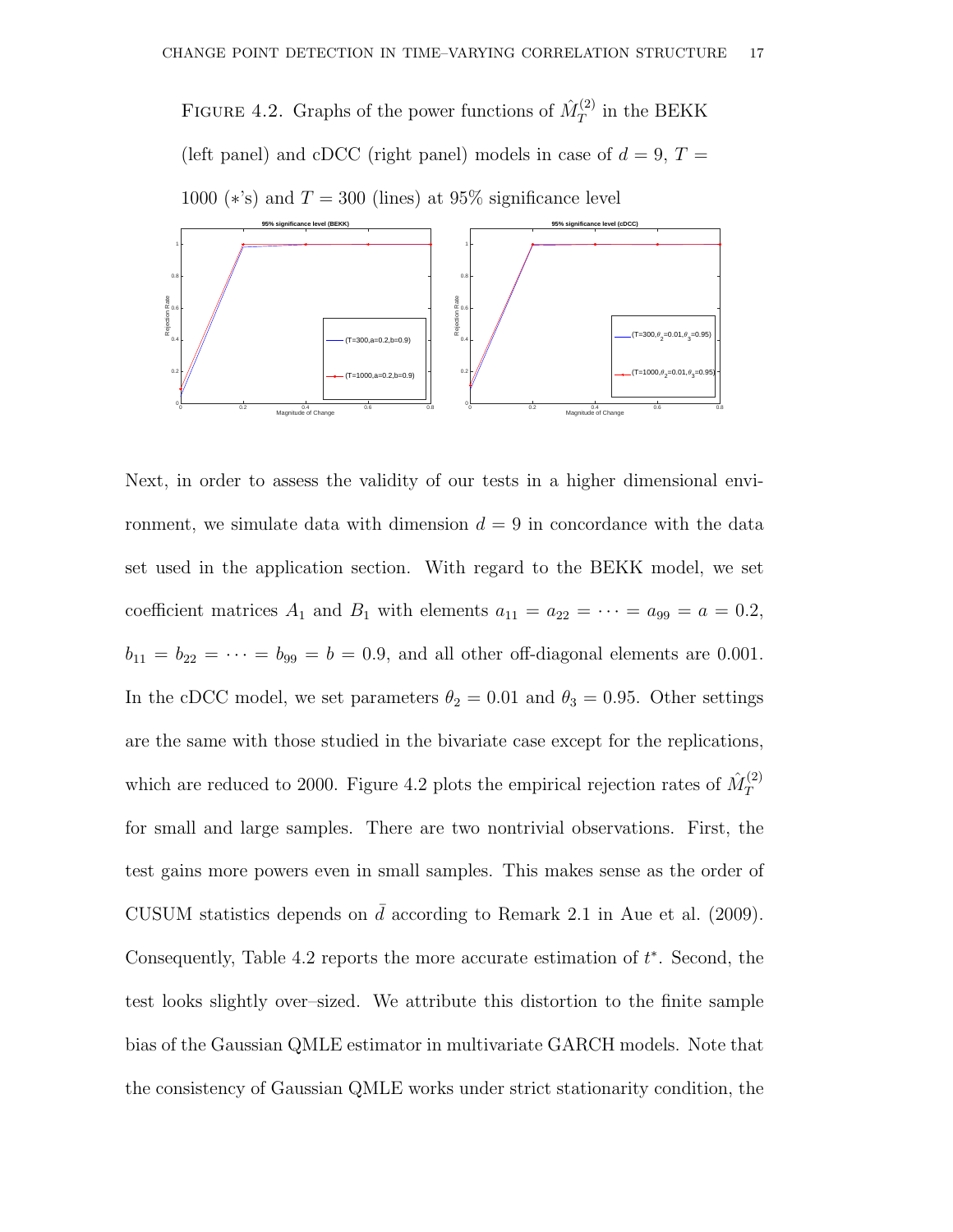near–integrate higher dimensional processes generated in our simulations might produce more outliers. Hence the QMLE estimators might not be accurate for small sample sizes. A similar issue has been discussed in Boudt and Croux (2010).

TABLE 4.2. Empirical performance of  $t^*$ , the estimator for  $t^* =$ 

| $T/2$ , when $d=9$                                                             |                         |               |      |     |     |                                                         |     |           |                 |                                             |     |            |                             |          |           |       |
|--------------------------------------------------------------------------------|-------------------------|---------------|------|-----|-----|---------------------------------------------------------|-----|-----------|-----------------|---------------------------------------------|-----|------------|-----------------------------|----------|-----------|-------|
| $BEKK(a = 0.2 \& b = 0.9)$                                                     |                         |               |      |     |     |                                                         |     |           |                 | cDCC $(\theta_2 = 0.01 \& \theta_3 = 0.95)$ |     |            |                             |          |           |       |
|                                                                                | $T = 300$<br>$T = 1000$ |               |      |     |     |                                                         |     | $T = 300$ |                 |                                             |     | $T = 1000$ |                             |          |           |       |
| $\delta$                                                                       | 0.2                     | $0.4^{\circ}$ | 0.6  | 0.8 | 0.2 | 0.4                                                     | 0.6 |           | $0.8 \quad 0.2$ | 0.4                                         | 0.6 | 0.8        | 0.2                         | 0.4      | 0.6       | - 0.8 |
| Median                                                                         | 0.50                    | - 0.50        | 0.50 |     |     | $0.50$ $0.50$ $0.50$ $0.50$ $0.50$ $0.50$ $0.50$ $0.50$ |     |           |                 |                                             |     | 0.50       | 0.50                        | - 0.50 - | 0.50 0.50 |       |
| Quantile 0.1 0.43 0.48 0.49 0.49 0.49 0.50 0.50 0.50 0.43 0.46 0.48 0.49       |                         |               |      |     |     |                                                         |     |           |                 |                                             |     |            | 0.48 0.50                   |          | 0.50 0.50 |       |
| Quantile 0.9  0.56  0.51  0.50  0.50  0.52  0.50  0.50  0.50  0.57  0.51  0.50 |                         |               |      |     |     |                                                         |     |           |                 |                                             |     | 0.50       | $0.52$ $0.51$ $0.50$ $0.50$ |          |           |       |

#### 5. An empirical application: testing for financial contagion

Forbes and Rigobon (2002) indicated that a financial contagion effect occurs if the inter–linkages across markets experienced a significant increase after some market events. Actual change dates in conditional correlations are unknown and need to be detected through statistical methods (cf. Dimitriou et al. 2013, Blatt et al. 2015 and Dungey et al. 2015).

We collect three groups of emerging stock market price indexes in three regions: six Latin American markets including Argentina (Argentina MERVAL), Brazil (Brazil BOVESPA), Chile (Chile Santiago SE General), Mexico (Mexico IPC), Colombia (Colombia IGBC), Peru (BVL General); seven Central East European (CEE hereafter) markets including Czech (Prague SEPX), Estonia (OMX Tallin),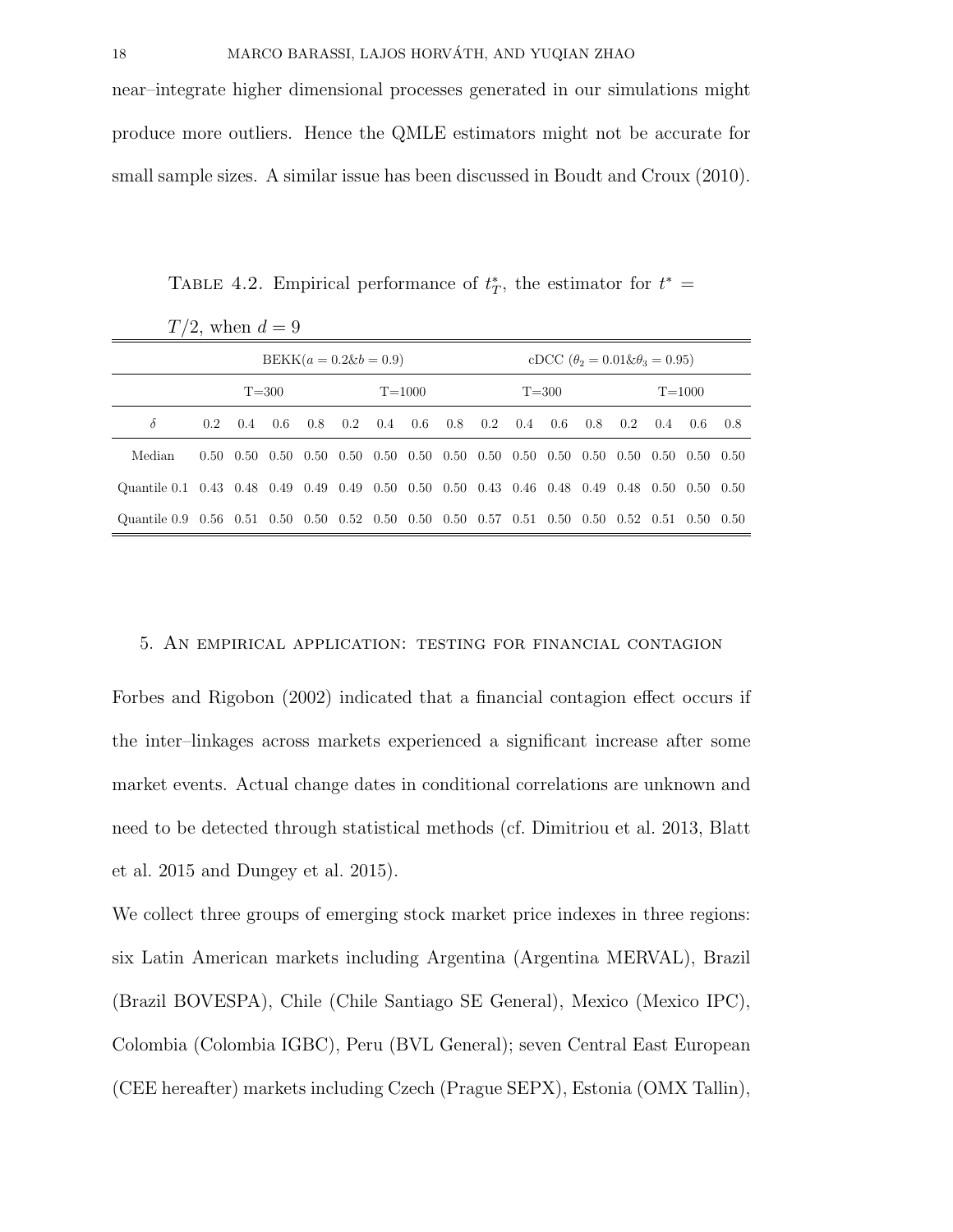CHANGE POINT DETECTION IN TIME–VARYING CORRELATION STRUCTURE 19 Hungary (Budapest), Poland (Warsaw General), Romania (Romania BET), Slovakia (Slovakia SAX 16), Slovenia (Slovenian blue chip); nine East Asian markets including Hong Kong (Hang Seng), Indonesia (IDX composite), South Korea (Korea SE composite), Malaysia (Malaysia KLCI), Philippines (Philippine SE), Singapore (Straits Times), Taiwan (Taiwan SE weighted), Thailand (Bangkok S.E.T), China (Shanghai S.E. A share). The S&P 500 index of the United States is used as the eye of the storm for each group. The Germany index (DAX 40) and the Japan index (Nikki 225) are also collected due to their important influence on CEE and East Asian countries, respectively. The data are taken from the Datastream database and cover the period going from the 1st of September 2006 to the 1st of September 2010. We calculate log returns for each index to achieve the mean stationarity.

To find changes in the correlation structures of these three data sets, we use  $\hat{M}_T^{(2)}$  $T^{(2)}$  in the BEKK as well as in the cDCC models. If a change is detected, we estimate the time of change and split the data into two subsets at the estimated time of change. Then we look for changes in both subsets (binary segmentation). Thus we segment the data into 6 homogeneous subsets. The change–point detection results are displayed in Figure 5.1. Overall, both models show consistent patterns. The correlation structures initially changed around February 2007 (Chinese stock bubble) and then changed around August 2007 (ceasing activities in the U.S. mortgage debt market), the third change happened close to September 2008 (the bankruptcy of Lehman Brothers), and the fourth and fifth changes occurred in the second half of 2009 (bailout decision made by G20 summit) and April 2010 (European debt crisis), respectively. Basically, these five dates split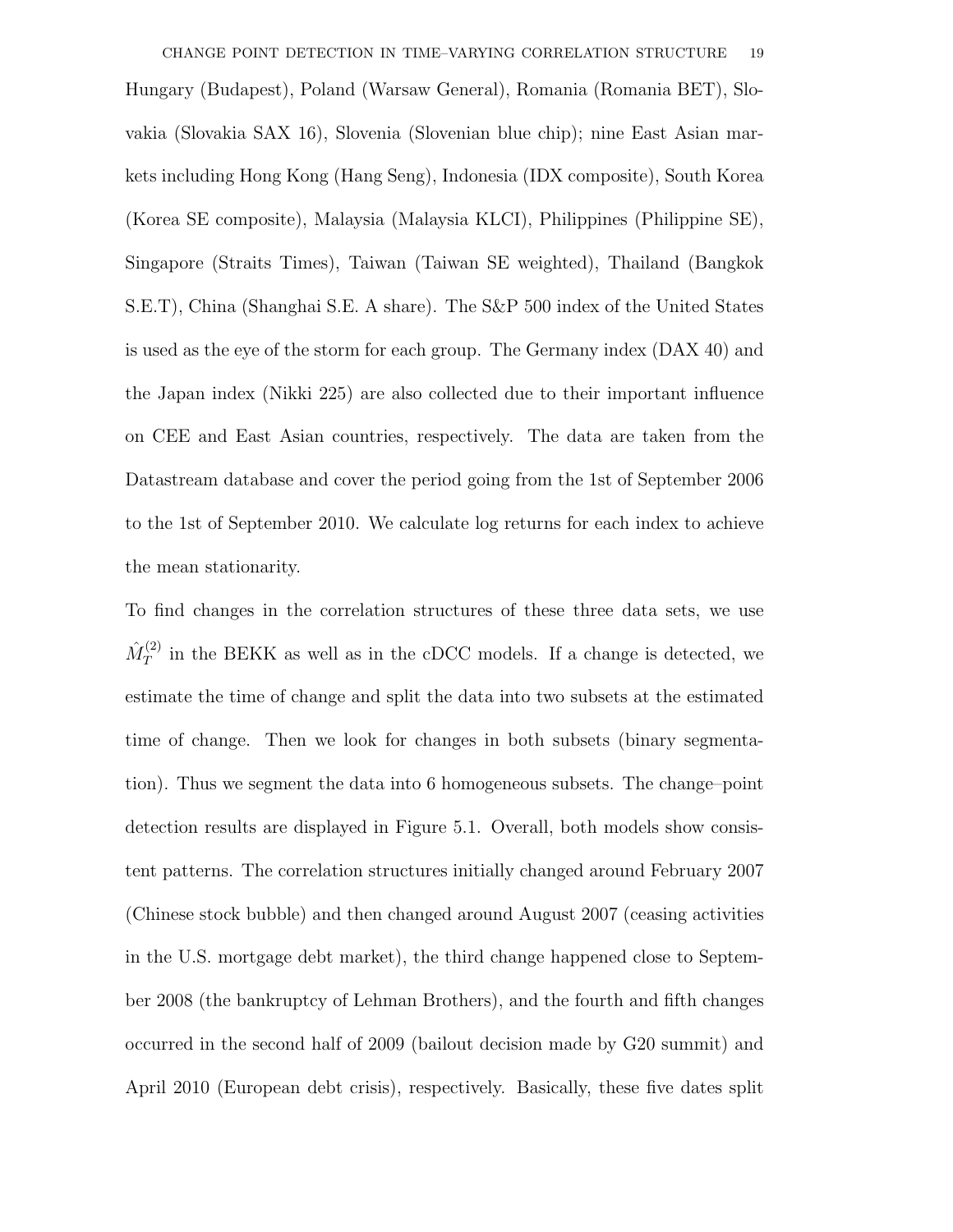the whole sample into six periods: boom, panic, bubble, bust, recovery and new crisis. The reactions to crises are faster in the Latin American region because of the higher level of integration with U.S. The capital flow from the U.S. has less impact on CEE markets due to the regional economic dominance by Germany. The banking systems in the CEE countries are largely dominated by U.S. and Western European banks/financial institutions, mainly German banks. Beside the direct falling in their capital flows with U.S. banks, the German authority, as a regional dominance, would implement appropriate policies to resist market risks during the crisis, thereby providing an indirect buffer zone to CEE countries. East Asian markets are relatively less connected with the U.S. and tend to have higher resistance, which might be explained with their closer relation with the large economies in the area, such as Japan and China.

For each of the six segments we compute  $\overline{\delta}$ , the level of regional integration and  $\bar{\delta}_{US}$ , regional correlation with U.S. market. We measure  $\bar{\delta}$  and  $\bar{\delta}_{US}$  by averaging off diagonal elements and U.S. related elements in the (empirical) correlation matrix, respectively, where the correlation matrix is computed via the estimated parameters of the underlying volatility model. Table 5 reports the results. Although the BEKK model gives relatively lower correlations, both models present similar features. Firstly, in case of regional integration level, the Latin American and East Asian regions are more integrated than the CEE regions. Secondly, the U.S. market has less impact on the CEE and least impact on the East Asian region. Finally, the integration levels in all regions keep increasing with some fluctuations, and the regional linkages with U.S. climb to a high point after September 2008, then decrease slightly and reboot to the peak again during the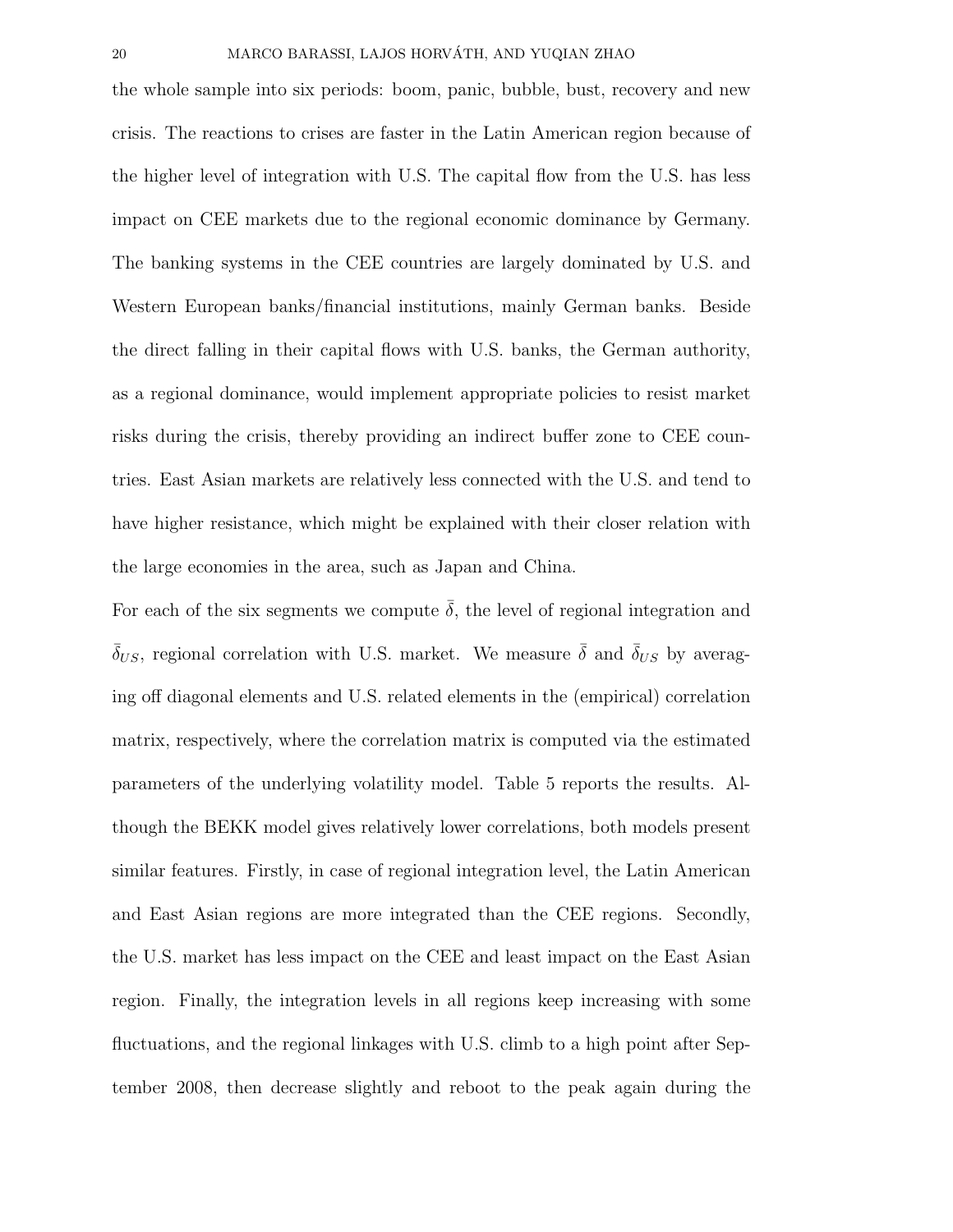European debt crisis. These results imply that contagion effects are significant in all data sets, resulting a higher integrated but more fragile global capital market.

Figure 5.1. Plots of the conditional correlations between the U.S. and Latin American (left column), CEE (middle column), Asian (right column) in the BEKK (first row) and cDCC (second row) models. The vertical lines are the estimated times of changes.

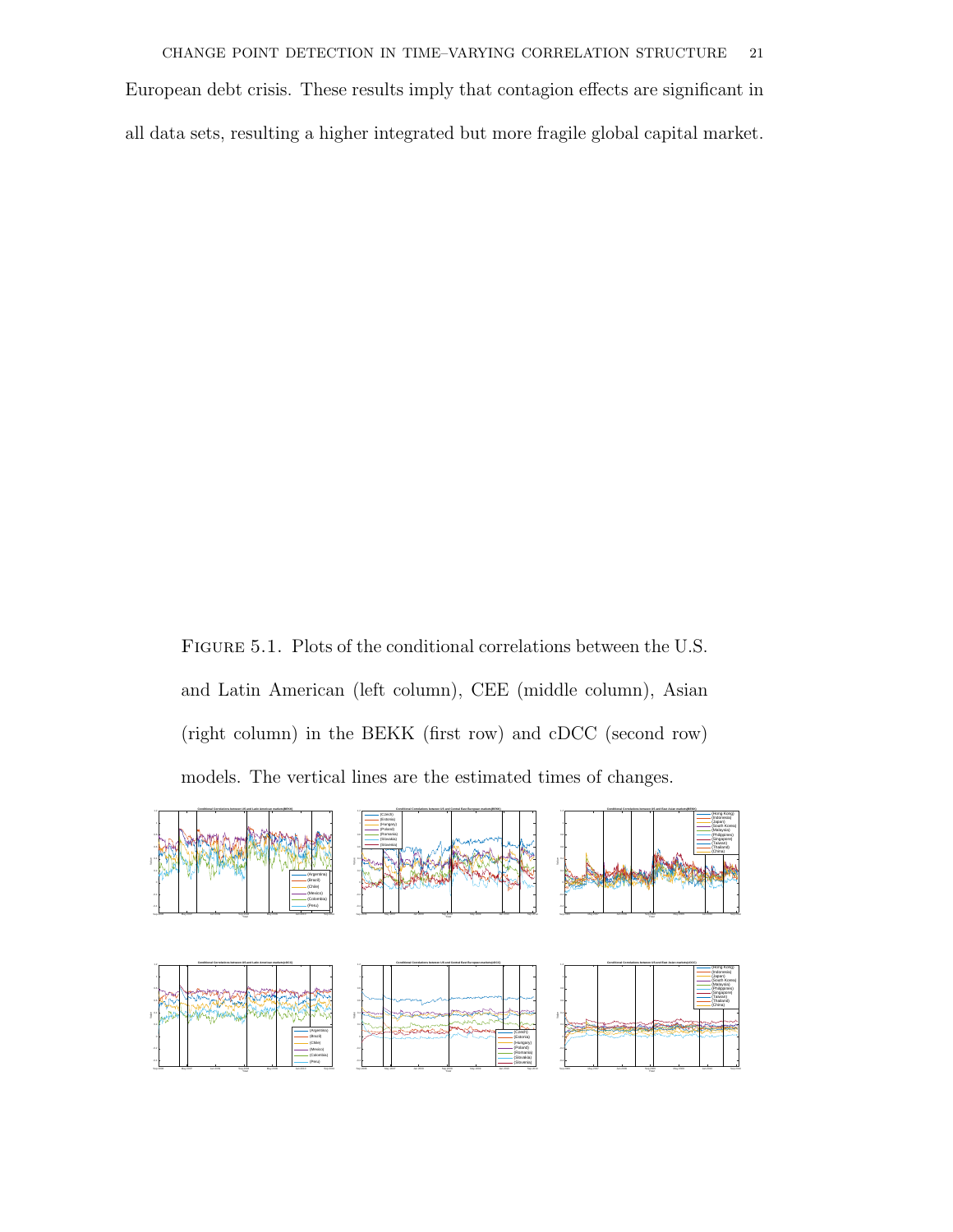| with the U.S. market between 2006 and 2010 |                     |                     |                     |                        |                     |                                    |                      |                     |                     |                     |                              |               |  |
|--------------------------------------------|---------------------|---------------------|---------------------|------------------------|---------------------|------------------------------------|----------------------|---------------------|---------------------|---------------------|------------------------------|---------------|--|
|                                            |                     |                     |                     | Latin American Markets |                     | Central East<br>European Markets   |                      |                     | East Asian Markets  |                     |                              |               |  |
|                                            | BEKK                |                     |                     | cDCC                   |                     | <b>BEKK</b>                        | cDCC                 |                     | <b>BEKK</b>         |                     | $_{\rm cDCC}$                |               |  |
|                                            | $\overline{\delta}$ | $\bar{\delta}_{US}$ | $\overline{\delta}$ | $\bar{\delta}_{US}$    | $\overline{\delta}$ | $\bar{\delta}_{US}$                | $\overline{\delta}$  | $\bar{\delta}_{US}$ | $\overline{\delta}$ | $\bar{\delta}_{US}$ | $\overline{\delta}$          | $\delta_{US}$ |  |
| Phase 1                                    | 0.26                | 0.21                | 0.38                | 0.42                   | 0.15                |                                    | $0.17 \quad 0.21$    | 0.28                | 0.20                |                     | $0.03 \quad 0.34$            | 0.16          |  |
| Phase 2 0.28 0.28                          |                     |                     | 0.52                | 0.65                   | 0.15                | $0.04$ $0.28$ $0.21$ $0.20$ $0.01$ |                      |                     |                     |                     | $0.44 \quad 0.04$            |               |  |
| Phase $3 \quad 0.28$                       |                     | 0.23                | 0.46                | 0.47                   | 0.19                |                                    | $0.13$ $0.25$ $0.16$ |                     | 0.19                |                     | $0.05 \quad 0.32$            | 0.05          |  |
| Phase 4 0.33 0.36                          |                     |                     | 0.64                | 0.65                   | 0.20                |                                    | $0.24$ $0.34$ $0.33$ |                     | 0.19                | $0.07$ 0.46         |                              | 0.20          |  |
| Phase 5                                    | 0.33                | 0.31                | 0.55                | 0.61                   | 0.18                |                                    | $0.15 \quad 0.26$    | 0.28                | 0.21                |                     | $0.02 \quad 0.40 \quad 0.14$ |               |  |
| Phase 6                                    | 0.41                | 0.39                | 0.61                | 0.70                   | 0.17                |                                    | $0.17 \quad 0.40$    | 0.35                | 0.23                | 0.09                | 0.43                         | 0.23          |  |

TABLE 5.1. The regional correlation levels and correlation levels

#### 6. Conclusion

In this paper, we suggested a semi-parametric CUSUM type test to detect a change point in the correlation structure of non–linear multivariate dynamically evolving volatility models, e.g. the BEKK and cDCC models, where the regularity conditions are satisfied. Simulations showed that the limit results work well for finite samples. We apply the test to date global financial contagion from the U.S market to three regions, including Latin American, Central East European and East Asian markets, between 1 September, 2006 and 1 September, 2010. Our tests allowed us to obtain the dates when contagion from the U.S. hit three sets of markets and noted that these dates are consistent with the dates when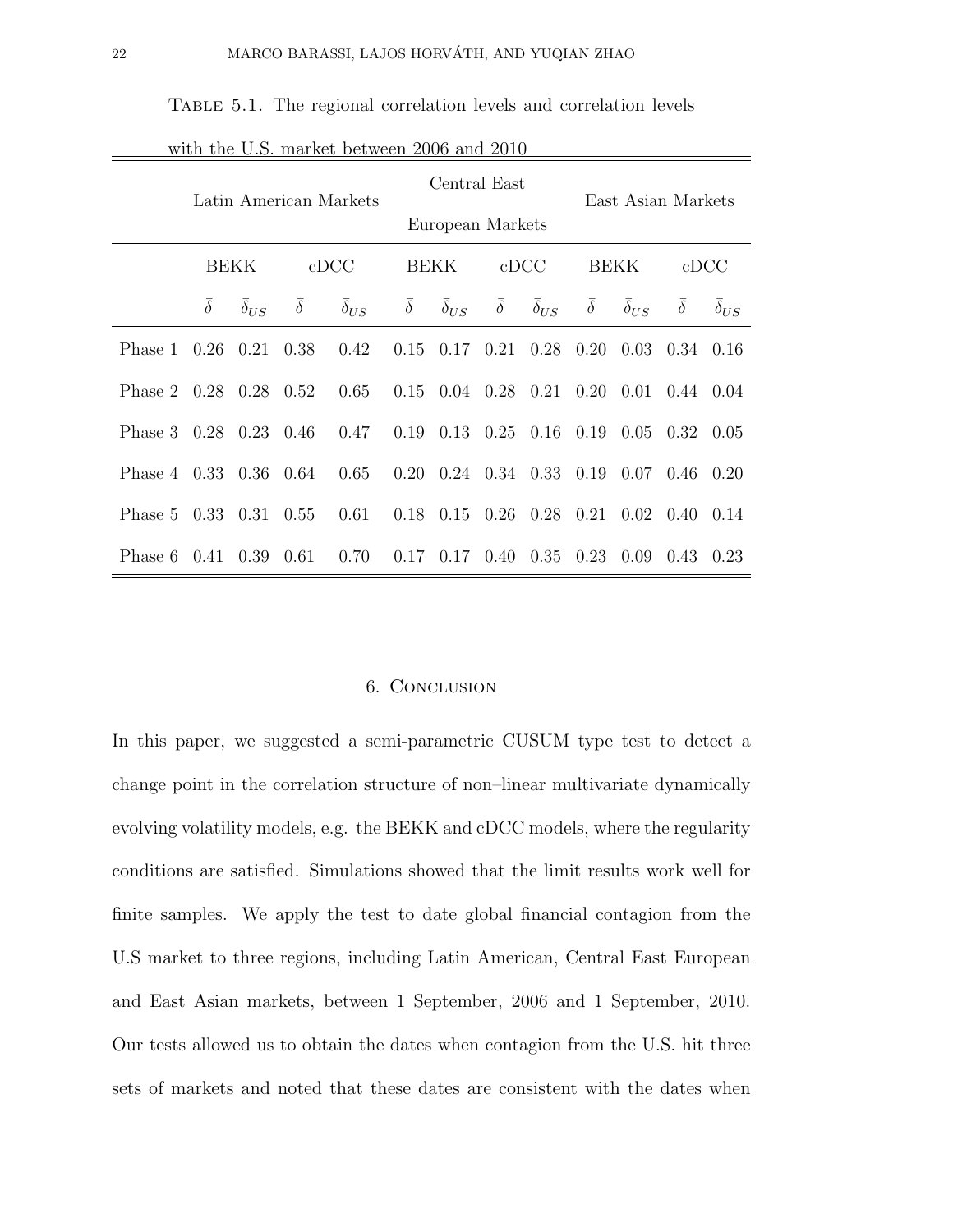CHANGE POINT DETECTION IN TIME–VARYING CORRELATION STRUCTURE 23 particular events took place in the U.S.. The findings indicated that there were global contagion effects and resulted a more fragile global capital market.

It is worth noticing that, although our test is valid for models which asymmetry in the dynamics of conditional variance such as the cDCC model, a generalization to all asymmetric multivariate GARCH processes is not made here, but it will definitely be an object of future research. The main issue to overcome is that so far, there are only few theoretical results available on the consistency of estimators for stationary asymmetric multivariate GARCH processes. The general methods in Meyn and Tweedie (1993) can be in theory used, but it is clear from Boussama et al. (2011) and Fermanian and Malongo (2017) that the calculations will be lengthy using methods and results from probability theory and algebraic geometry. The parameters could be estimated by the QMLE. If dimension  $d$ is large, then a large number of parameters need to be estimated, however the variance targeting estimators could help to overcome numerical issues. As in Aue et al. (2009), the limits in Theorem 2.2 might be approximated well in case of moderate and large d. Also, detecting change points in conditional correlation structure with the non-zero conditional mean might be another subject of further research.

#### Appendix A. Proofs of Theorems 2.1 and 2.2

We start with the weak convergence of the process  $\mathfrak{s}(t)$ ,  $0 \le t \le T$ .

**Lemma A.1.** If  $H_0$  and Assumptions 2.1–2.5 are satisfied, then we have

$$
T^{-1/2}(\mathfrak{s}(Tu)-E\mathfrak{s}(Tu))\ \stackrel{\mathcal{D}^{\bar{d}}[0,1]}{\longrightarrow}\ \mathbf{W}_{\mathfrak{D}}(u),
$$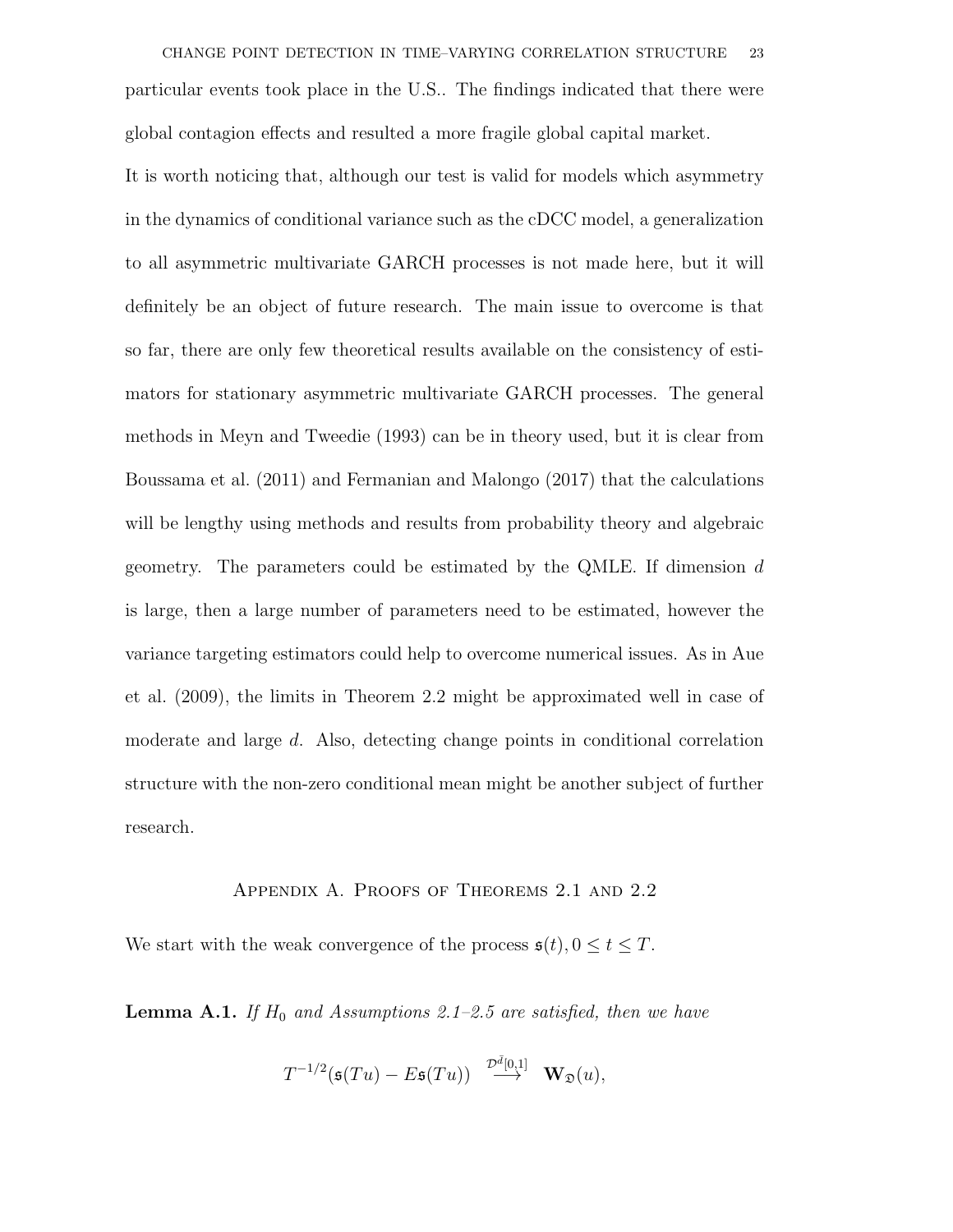where  $\mathbf{W}_{\mathfrak{D}}(u)$ ,  $0 \le u \le 1$  is a Brownian motion in  $R^{\overline{d}}$  with covariance matrix  $\mathfrak{D}$ ,

*i.e.*  $\mathbf{W}(u)$  is Gaussian with  $E\mathbf{W}(u) = \mathbf{0}$  and  $E\mathbf{W}_{\mathfrak{D}}(u)\mathbf{W}_{\mathfrak{D}}^{\top}(v) = \min(u, v)\mathfrak{D}$ .

*Proof.* It follows from Assumptions 2.1–2.4 that  $y_t^*(i)y^*(j)$  is also stationary and  $\beta$ -mixing with the same rate as of  $y_t$ . Also, since Assumption 2.3 implies that  $\tau_t(i) \geq \tau_0$  we get that

$$
E|y_t^*(i)y_t^*(j)|^{r/2} \le \frac{1}{\tau_0^2} (E|y_t^*(i)|^r E|y_t^*(j)|^r)^{1/2} < \infty
$$

via the Cauchy–Schwartz inequality and the moment condition in Assumption 2.4. Hence the result of Ibragimov (1962) (cf. also Rio, 2000) implies the lemma.

 $\Box$ 

Proof of Theorem 2.1. Lemma A.1 implies that

(A.1) 
$$
T^{-1/2}\left(\mathfrak{s}(Tu)-\frac{\lfloor Tu \rfloor}{T}\mathfrak{s}(T)\right) \stackrel{\mathcal{D}^{\bar{d}}[0,1]}{\longrightarrow} \mathbf{W}_{\mathfrak{D}}(u)-u\mathbf{W}_{\mathfrak{D}}(1).
$$

Checking the covariance structure, one can easily verify that

(A.2) 
$$
\{\mathfrak{D}^{-1/2}(\mathbf{W}_{\mathfrak{D}}(u) - u\mathbf{W}_{\mathfrak{D}}(1)), 0 \le u \le 1\}
$$
  

$$
\stackrel{\mathcal{D}}{=} \{(B_1(u), B_2(u), \dots, B_{\bar{d}}(u)), 0 \le u \le 1\},
$$

where  $B_1, B_2, \ldots, B_{\bar{d}}$  are independent Brownian bridges. Hence Theorem 2.1 follows from  $(A.1)$  and  $(A.2)$  via the continuous mapping theorem. *Proof of Theorem 2.2.* It follows from the definition of  $\hat{y}_t(i)$  that

$$
\hat{y}_t(i)\hat{y}_t(j) - y_t^*(i)y_t^*(j) = a_{t,1}(i,j) + \ldots + \ldots + a_{t,8}(i,j),
$$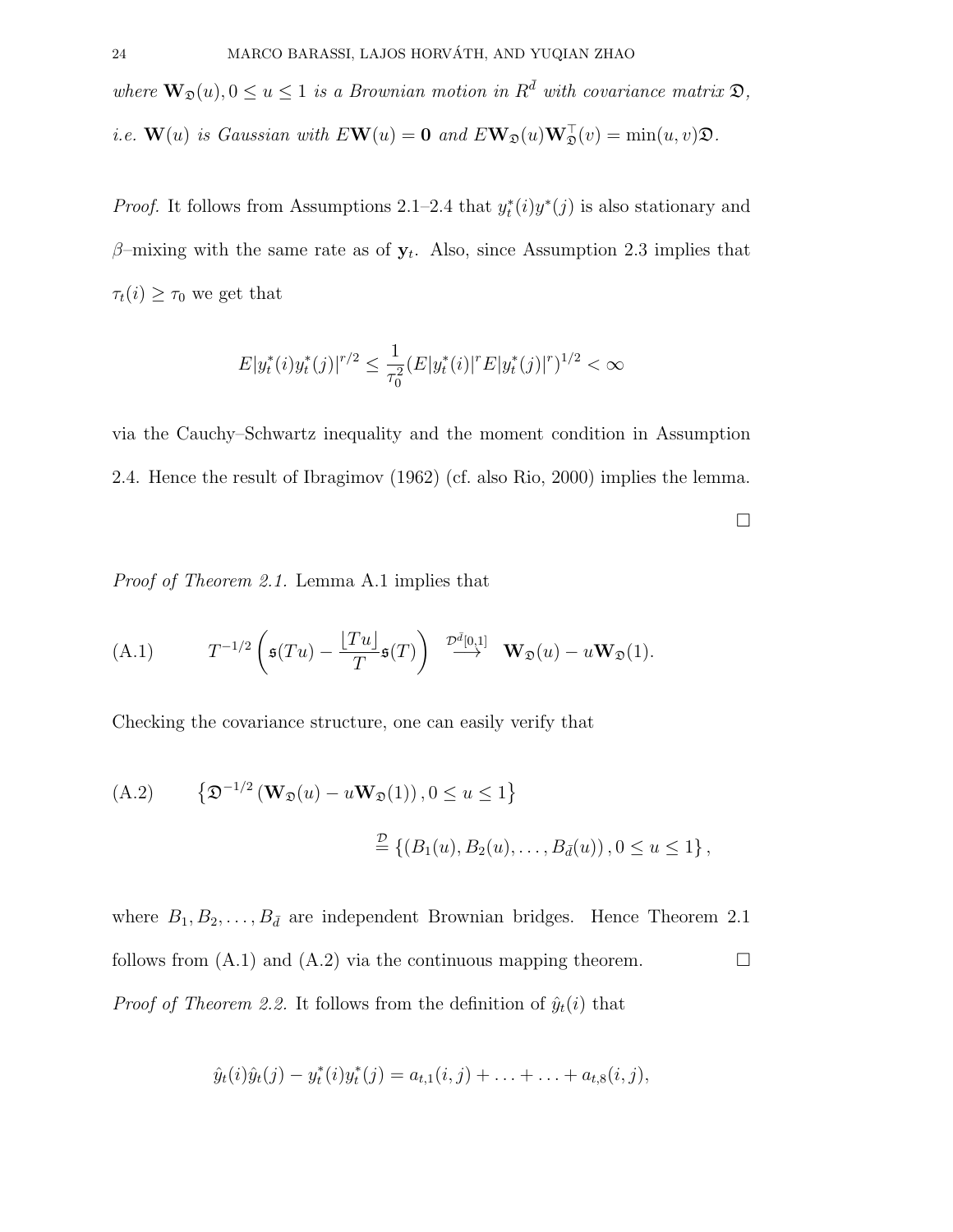$$
a_{t,1}(i,j) = y_t(i)y_t(j)\left(\frac{1}{\bar{\tau}_t(i;\hat{\theta}_T)} - \frac{1}{\tau_t(i;\hat{\theta}_T)}\right)\left(\frac{1}{\bar{\tau}_t(j;\hat{\theta}_T)} - \frac{1}{\tau_t(j;\hat{\theta}_T)}\right),
$$
  
\n
$$
a_{t,2}(i,j) = y_t(i)y_t(j)\left(\frac{1}{\bar{\tau}_t(i,\hat{\theta}_T)} - \frac{1}{\tau_t(i,\hat{\theta}_T)}\right)\left(\frac{1}{\tau_t(j;\hat{\theta}_T)} - \frac{1}{\tau_t(j;\theta_0)}\right),
$$
  
\n
$$
a_{t,3}(i,j) = y_t(i)\left(\frac{1}{\bar{\tau}_t(i,\hat{\theta}_T)} - \frac{1}{\tau_t(i,\hat{\theta}_T)}\right)\frac{y_t(j)}{\tau_t(i)},
$$
  
\n
$$
a_{t,4}(i,j) = y_t(i)y_t(j)\left(\frac{1}{\tau_t(i;\hat{\theta}_T)} - \frac{1}{\tau_t(i;\theta_0)}\right)\left(\frac{1}{\bar{\tau}_t(j;\hat{\theta}_T)} - \frac{1}{\tau_t(j;\hat{\theta}_T)}\right),
$$
  
\n
$$
a_{t,5}(i,j) = y_t(i)y_t(j)\left(\frac{1}{\tau_t(i;\hat{\theta}_T)} - \frac{1}{\tau_t(i;\theta_0)}\right)\left(\frac{1}{\tau_t(j;\hat{\theta}_T)} - \frac{1}{\tau_t(j;\theta_0)}\right),
$$
  
\n
$$
a_{t,6}(i,j) = \frac{y_t(i)}{\tau_t(i)}y_t(j)\left(\frac{1}{\bar{\tau}_t(j;\hat{\theta}_T)} - \frac{1}{\tau_t(j;\hat{\theta}_T)}\right),
$$
  
\n
$$
a_{t,7}(i,j) = y_t(i)\left(\frac{1}{\tau_t(i;\hat{\theta}_T)} - \frac{1}{\tau_t(i;\theta_0)}\right)\frac{y_t(j)}{\tau_t(j)},
$$
  
\n
$$
a_{t,8}(i,j) = \frac{y_t(i)}{\tau_t(i)}y_t(j)\left(\frac{1}{\tau_t(j;\hat{\theta}_T)} - \frac{1}{\tau_t(j;\theta_0)}\right).
$$

Since  $\bar{\tau}_t(i, \hat{\theta}_T)\tau_0 > 0$ , by Assumptions 2.7 and 2.6 we have on account of the mean value theorem that

$$
T^{-1/2} \max_{1 \le t \le T} \sum_{s=1}^t |a_{s,1}| = O_P(1) T^{-1/2} \sum_{t=1}^T |y_t(i)y_t(j)| a^2(t).
$$

We can assume without loss of generality that  $a(t)$  is non increasing as  $t \to \infty$ . Using again Assumption 2.6 we can find a sequence  $a_T$  such that  $T^{-1/2}a_T \to 0$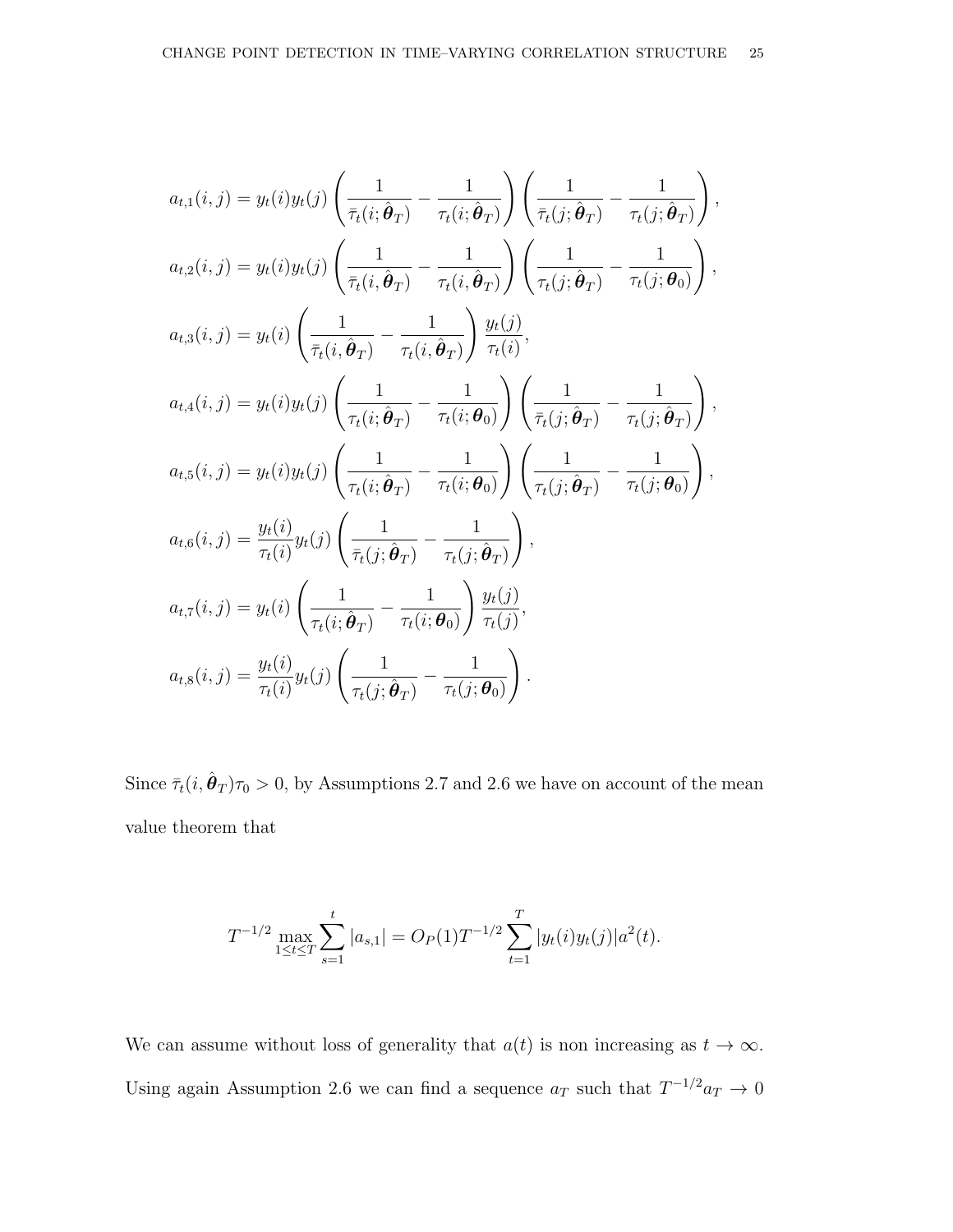and  $T^{1/2}a(a_T) \to 0$  and therefore

(A.3) 
$$
T^{-1/2} \sum_{t=1}^{T} |y_t(i)y_t(j)|a^2(t)
$$
  
\n
$$
\leq T^{-1/2} \sum_{t=1}^{a_T} |y_t(i)y_t(j)|a^2(t) + T^{-1/2} \sum_{t=a_T+1}^{T} |y_t(i)y_t(j)|a^2(t)
$$
  
\n
$$
= O_P(T^{-1/2}a_T + T^{1/2}a^2(a_T)) = o_P(1),
$$

where we used the ergodic theorem that

$$
\frac{1}{L}\sum_{t=1}^{L}|y_t(i)y_t(j)| \to E|y_0(i)y_0(j)| \quad \text{a.s. } (L \to \infty),
$$

since by Assumption 2.4  $E|y_0(i)y_0(j)| \leq (Ey_0^2(i)Ey_0^2(j))^{1/2} < \infty$ . Putting together Assumptions 2.6–2.8 we conclude via two term Taylor expansion and the mean value theorem that

$$
T^{-1/2}\max_{1\leq t\leq T}\sum_{s=1}^t|a_{s,2}|=O_P(T^{-1/2})\sum_{t=1}^T|y_t(i)y_t(j)|a(t)\left[\|\mathbf{g}_t(j)\|\|\hat{\boldsymbol{\theta}}_T-\boldsymbol{\theta}\|+\bar{g}_t\|\hat{\boldsymbol{\theta}}_T-\boldsymbol{\theta}_0\|^2\right].
$$

Following the proof of (A.3) one can show that

$$
T^{-1/2} \sum_{t=1}^T |y_t(i)y_t(j)|a(t)||\mathbf{g}_t(j)||\|\hat{\boldsymbol{\theta}}_T - \boldsymbol{\theta}_0\| = O_P(1)\frac{1}{T} \sum_{t=1}^T |y_t(i)y_t(j)|a(t)||\mathbf{g}_t(j)|| = o_P(1),
$$

since  $E|y_t(i)y_t(j)| \|\mathbf{g}_t(j)\| \le (E|y_t(i)y_t(j)|^2 E \|\mathbf{g}_t(j)\|^2)^{1/2} \le (Ey_t^4(i)Ey_t^4(j))^{1/4}(E \| \mathbf{g}_t(j)\|^2)^{1/2} <$ 

∞. The same arguments give

$$
T^{-1/2} \sum_{t=1}^{T} |y_t(i)y_t(j)|a(t)\bar{g}_t||\hat{\theta}_T - \theta_0||^2 = O_P(1)\frac{1}{T^{3/2}} \sum_{t=1}^{T} |y_t(i)y_t(j)|a(t)\bar{g}_t
$$
  
=  $O_P(1) \left(\frac{1}{T^{1/2}} \max_{1 \le t \le T} \bar{g}_t\right) \frac{1}{T} \sum_{t=1}^{T} |y_t(i)y_t(j)|a(t) = o_P(1),$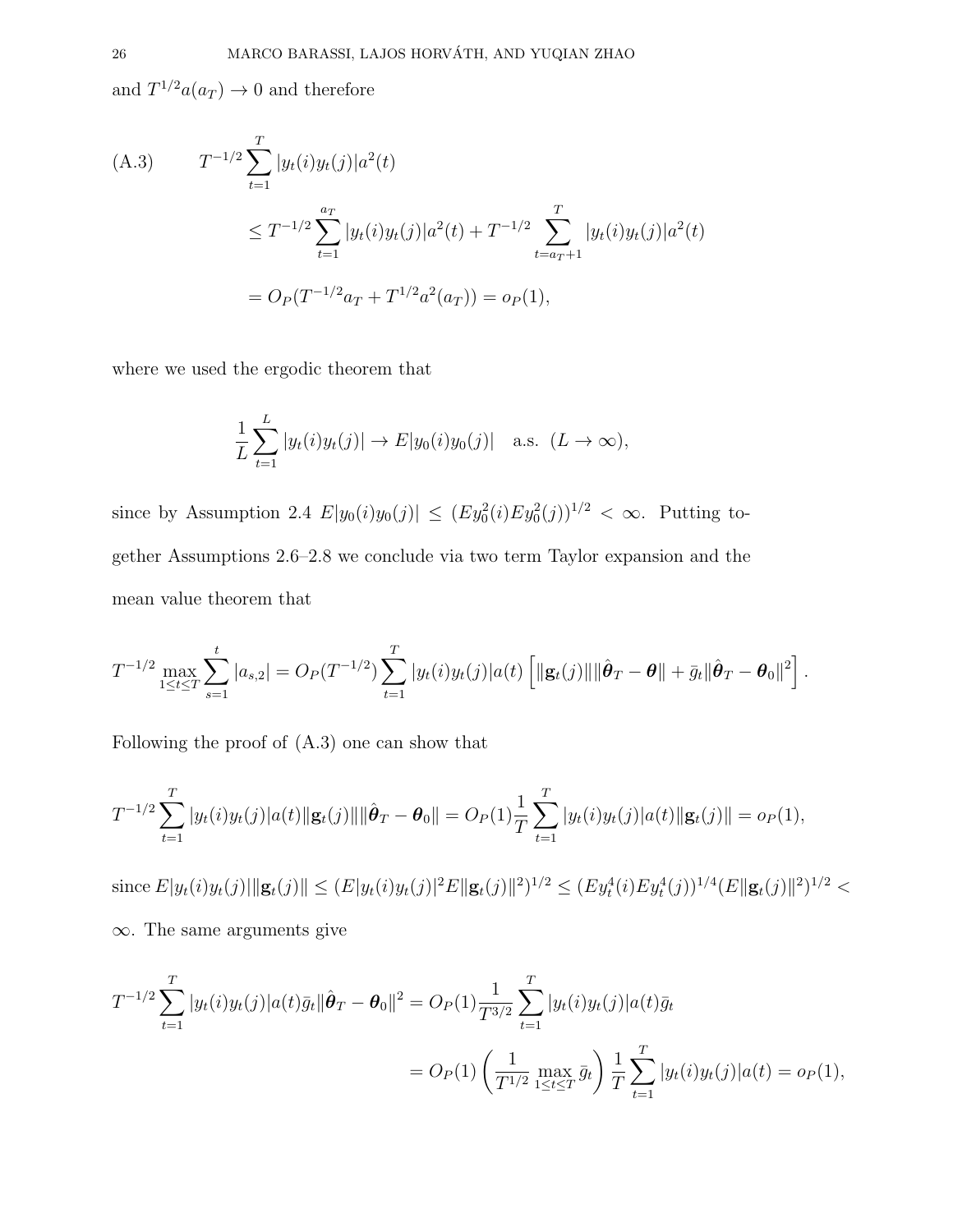since  $E\bar{g}_0^2 < \infty$  implies  $\max_{1 \le t \le T} \bar{g}_t = o_P(T^{1/2})$ . Similarly,

$$
T^{-1/2} \max_{1 \le t \le T} \sum_{s=1}^t |a_{s,3}| = O_P(1) T^{-1/2} \sum_{t=1}^T |y_t(i)y_t(j)| a(t) = o_P(1)
$$

and by symmetry,  $T^{-1/2} \max_{1 \le t \le T} \sum_{s=1}^{t} |a_{s,\ell}| = o_P(1), \ell = 4, 5, 6$ . Assumption 2.8 implies that

$$
T^{-1/2} \max_{1 \leq t \leq T} \left| \sum_{s=1}^{t} a_{s,7} - \sum_{s=1}^{t} \frac{y_t(i)}{\tau_t^2(i)} \frac{y_t(j)}{\tau_t(j)} \mathbf{g}_s(i)^\top (\boldsymbol{\theta}_0 - \hat{\boldsymbol{\theta}}_T) \right|
$$
  
=  $O_P(1) T^{-1/2} \sum_{s=1}^{T} |y_t(i)y_t(j)| \bar{g}_t || \boldsymbol{\theta}_0 - \hat{\boldsymbol{\theta}}_T ||^2 = O_P(1) \left( T^{-1/2} \max_{1 \leq t \leq T} \bar{g}_t \right) \frac{1}{T} \sum_{s=1}^{T} |y_t(i)y_t(j)| = o_P(1).$ 

Using again the ergodic theorem and Assumption 2.4, we conclude

$$
T^{-1/2} \max_{1 \le t \le T} \left| \left( \sum_{s=1}^{t} \frac{y_s(i)}{\tau_s^2(i)} \frac{y_s(j)}{\tau_s(j)} \mathbf{g}_s(i) - \frac{t}{T} \sum_{s=1}^{T} \frac{y_s(i)}{\tau_s^2(i)} \frac{y_s(j)}{\tau_s(j)} \mathbf{g}_s(i) \right)^{\top} (\boldsymbol{\theta}_0 - \hat{\boldsymbol{\theta}}_T) \right|
$$
  
=  $O_P(1) \frac{1}{T} \max_{1 \le t \le T} \left\| \sum_{s=1}^{t} \frac{y_s(i)}{\tau_s^2(i)} \frac{y_s(j)}{\tau_s(j)} \mathbf{g}_s(i) - \frac{t}{T} \sum_{s=1}^{T} \frac{y_s(i)}{\tau_s^2(i)} \frac{y_s(j)}{\tau_s(j)} \mathbf{g}_s(i) \right\| = o_P(1)$ 

since  $E|y_0(i)y_0(j)||\mathbf{g}_0(i)|| < \infty$ . Hence we obtain that

$$
T^{-1/2} \max_{1 \le t \le T} \left| \sum_{s=1}^{t} a_{s,7} - \frac{t}{T} \sum_{s=1}^{T} a_{s,7} \right| = o_P(1)
$$

and by the same arguments

$$
T^{-1/2} \max_{1 \le t \le T} \left| \sum_{s=1}^{t} a_{s,8} - \frac{t}{T} \sum_{s=1}^{T} a_{s,8} \right| = o_P(1).
$$

Thus we proved that

$$
T^{-1/2} \max_{1 \le t \le T} \left| \left( \sum_{s=1}^t \hat{y}_s(i) \hat{y}_s(j) - \frac{\lfloor t \rfloor}{T} \sum_{s=1}^T \hat{y}_s(i) \hat{y}_s(j) \right) - \left( \sum_{s=1}^t y_s^*(i) y_s^*(j) - \frac{t}{T} \sum_{s=1}^T y_s^*(i) y_s^*(j) \right) \right| = o_P(1),
$$

and therefore the result follows from Theorem 2.1.  $\Box$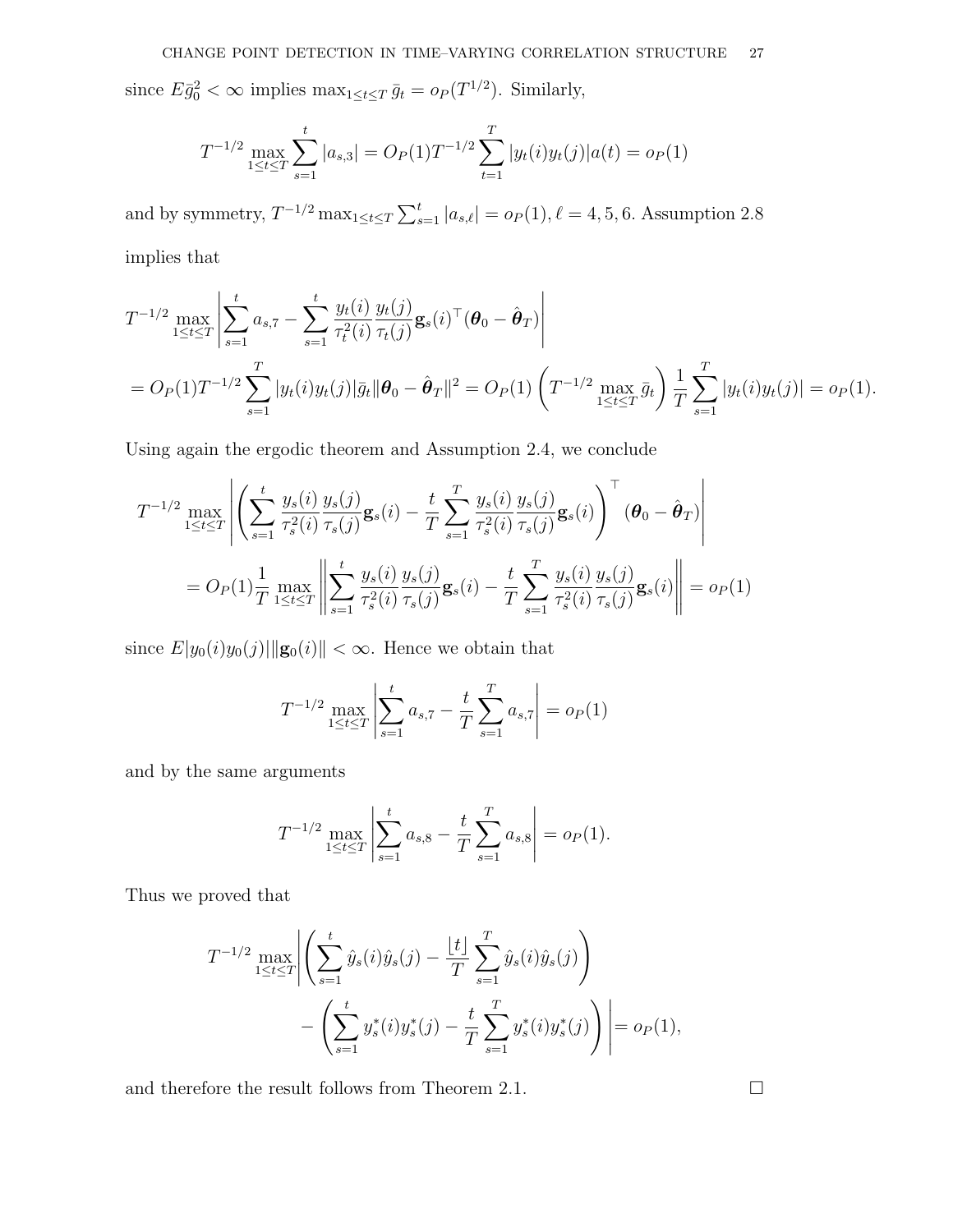Supplementary Materials. The supplemental appendix contains the verifications of the conditions of the main theorem for our examples, additional examples and further Monte Carlo simulations.

Acknowledgements. We are grateful to Professors Christian Francq and Jean– Michel Zakoian for their comments on the first version of this paper and for useful references. We also thank the editor, Todd Clark, the associate editor and two anonymous referees, whose detailed and constructive comments helped to improve the quality of the paper.

#### **REFERENCES**

- [1] Aielli, G.P.: Dynamic conditional correlation: on properties and estimation. Journal of Business and Economic Statistics 31(2013), 282–299.
- [2] Andreou, E. and Ghysels, E.: Detecting multiple breaks in financial market volatility dynamics. Journal of Applied Econometrics 17(2002), 579–600.
- [3] Andreou, E. and Ghysels, E.: Tests for breaks in the conditional co-movements of asset returns. Statistica Sinica (2003), 1045–1073.
- [4] Aue, A., Hörmann, S., Horváth, L., and Reimherr, M.: Break detection in the covariance structure of multivariate time series models. The Annals of Statistics 37(2009), 4046–4087.
- [5] Aue, A. and Horváth, L.: Structural breaks in time series. *Journal of Time Series Analysis* 34(2013), 1–16.
- [6] Bai, J. and Perron, P.: Estimating and testing linear models with multiple structural changes. Econometrica 66(1998), 47–78.
- [7] Bauwens, L., Laurent, S. and Rombouts, J.V.K.: Multivariate GARCH models: A survey.Journal of Applied Econometrics 21(2006), 79-109.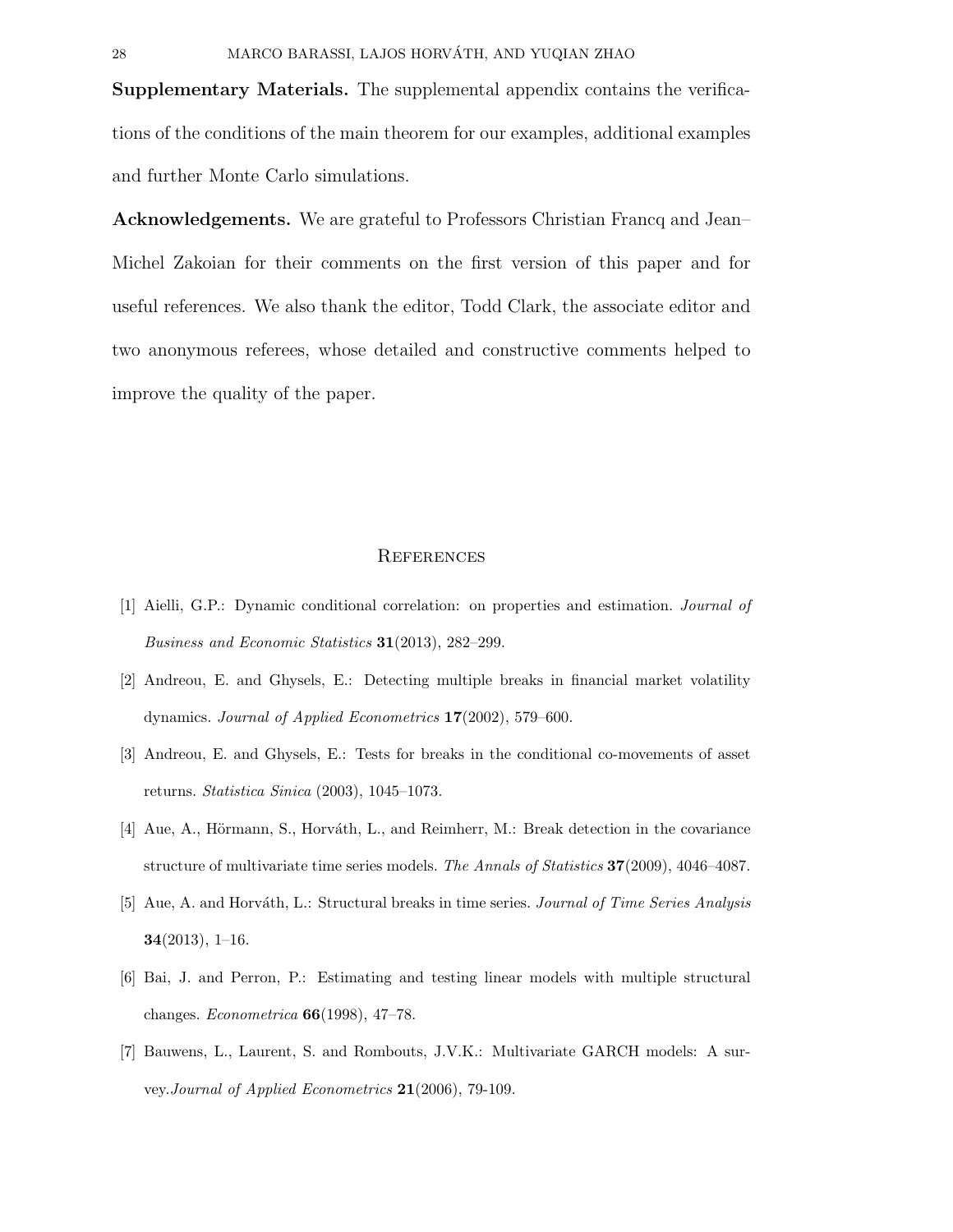- [8] Blatt, D., Candelon, B. and Manner, H.: Detecting contagion in a multivariate time series system: An application to sovereign bond markets in Europe. Journal of Banking  $\mathcal C$ Finance 59 (2015), 1–13.
- [9] Bollerslev, T.: Modelling the coherence in short–run nominal exchange rates: a multivariate generalized ARCH model. The Review of Economics and Statistics (1990), 498–505.
- [10] Boudt, K., Croux, C.: Robust M-estimation of multivariate GARCH models. Computational Statistics & Data Analysis (2010), 2459-2469.
- [11] Boussama, F., Fuchs, F. and Stelzer, R.: Stationarity and geometric ergodicity of BEKK multivariate GARCH models. Stochastic Processes and Their Applications 121(2011), 2331–2360.
- [12] Cappiello, L, Engle, R.F. and Sheppard, K.: Asymmetric dynamics in the correlations of global equity and bond returns. Journal of Financial Econometrics 4(2006), 537–572.
- [13] Comte, F. and Lieberman, O.: Asymptotic theory for multivariate GARCH processes. Journal of Multivariate Analysis 84(2003), 61-84.
- [14] Csörgő, M. and Horváth, L.: Limit Theorems in Change–point Analysis. Wiley, 1997.
- [15] Demetrescu, M. and Wied, D.: Residual–based inference on moment hypotheses, with an application to testing for constant correlation. Discussion paper, Nr. 37/2016, University of Dortmund.
- [16] De Pooter, M. and Van Dijk, D.: Testing for changes in volatility in heteroskedastic time series–a further examination. Technical report, Econometrics Institute Research Papers  $(2004).$
- [17] Dimitriou, D., Kenourgios, D. and Simos, T.: Global financial crisis and emerging stock market contagion: a multivariate FIAPARCH–DCC approach. International Review of Financial Analysis 30 (2013), 46–56.
- [18] Dungey, M., Milunovich, G., Thorp, S. and Yang, M.: Endogenous crisis dating and contagion using smooth transition structural GARCH. Journal of Banking  $\mathcal C$  Finance 58 (2015), 71–79.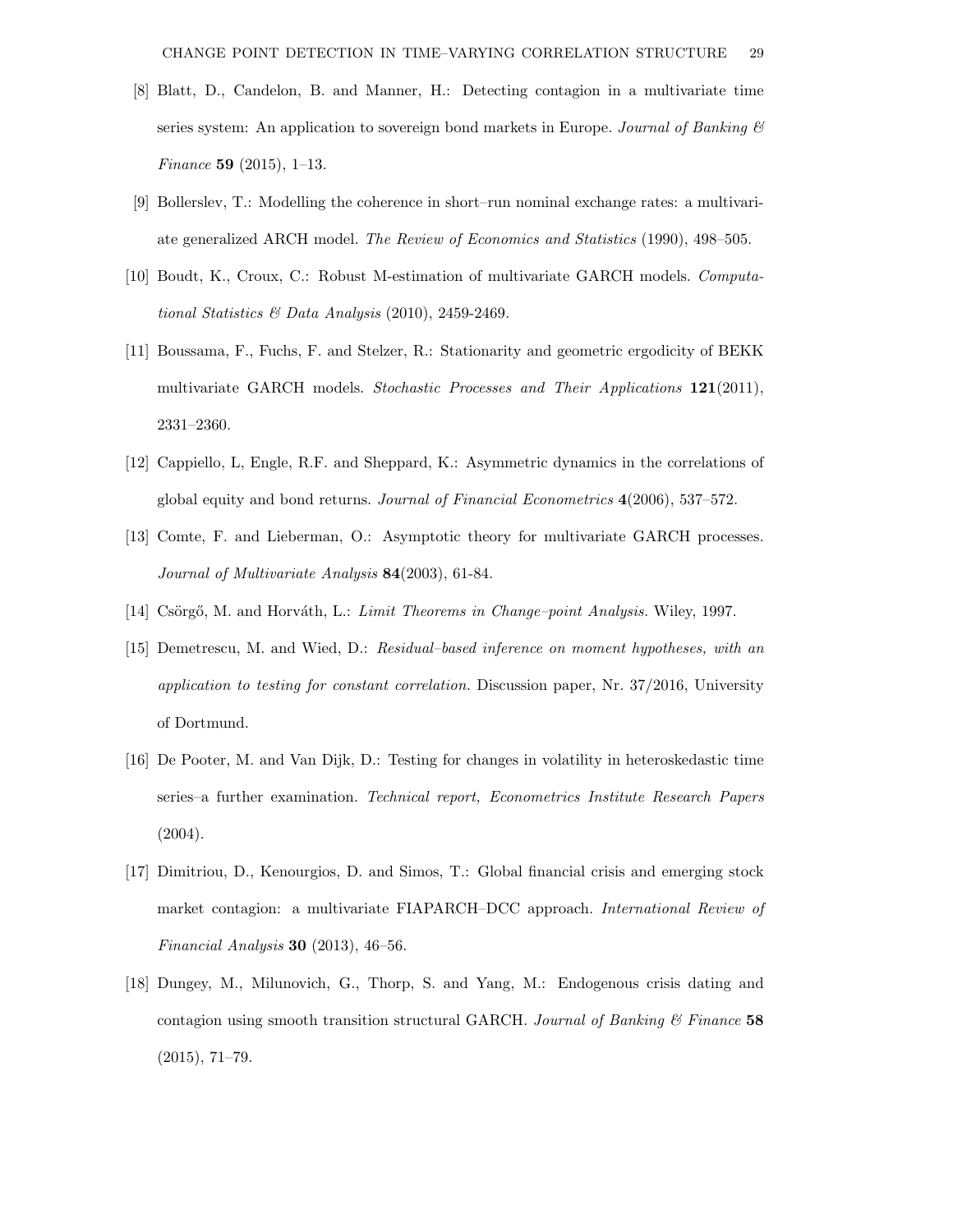- [19] Engle, R.F.: Dynamic conditional correlation: A simple class of multivariate generalized autoregressive conditional heteroskedasticity models. Journal of Business  $\mathcal C$  Economic Statistics 20(2002), 339–350.
- [20] Engle, R.F: Anticipating Correlations: A New Paradigm for Risk Management. Princeton University Press, 2009.
- [21] Engle, R.F. and Kroner, K.F.: Multivariate simultaneous generalized ARCH. Econometric Theory 11(1995), 122-150.
- [22] Fermanian, J.-D. and Malongo, H.: On the stationarity of dynamical conditional correlation models. Econometric Theory 33(2017), 636–663.
- [23] Forbes, K.J. and Rigobon, R.: No contagion, only interdependence: measuring stock market comovements. The journal of Finance 57(2002), 2223-2261.
- [24] Francq, C. and Horváth, L. and Zakoian, J.M.: Variance targeting estimation of multivariate GARCH models. Journal of Financial Econometrics 14(2016), 353–382.
- [25] Francq, C. and Zakoian, J.M.: *GARCH Models*. Wiley, 2010.
- [26] Fryzlewicz, P. and Rao, S.S.: Mixing properties of ARCH and time–varying ARCH processes, Bernoulli 17(2011), 320–346.
- [27] Hafner, C.M. and Preminger, A.: On asymptotic theory for multivariate GARCH models. Journal of Multivariate Analysis 100(2009), 2044–2054.
- [28] Horváth, L. and Rice, G.: Extensions of some classical methods in change point analysis (with discussions).  $TEST 23(2014), 219-290.$
- [29] Inclan, C. and Tiao, G.C.: Use of cumulative sums of squares for retrospective detection of changes of variance. Journal of the American Statistical Association 89(1994), 913–923.
- [30] Kokoszka, P. and Leipus, R.: Change–point estimation in ARCH models Bernoulli 6(2000), 513–539.
- [31] Kulperger, R. and Yu, H.: High moment partial sum processes of residuals in GARCH models and their applications. Annals of Statistics 33(2005), 2395–2422.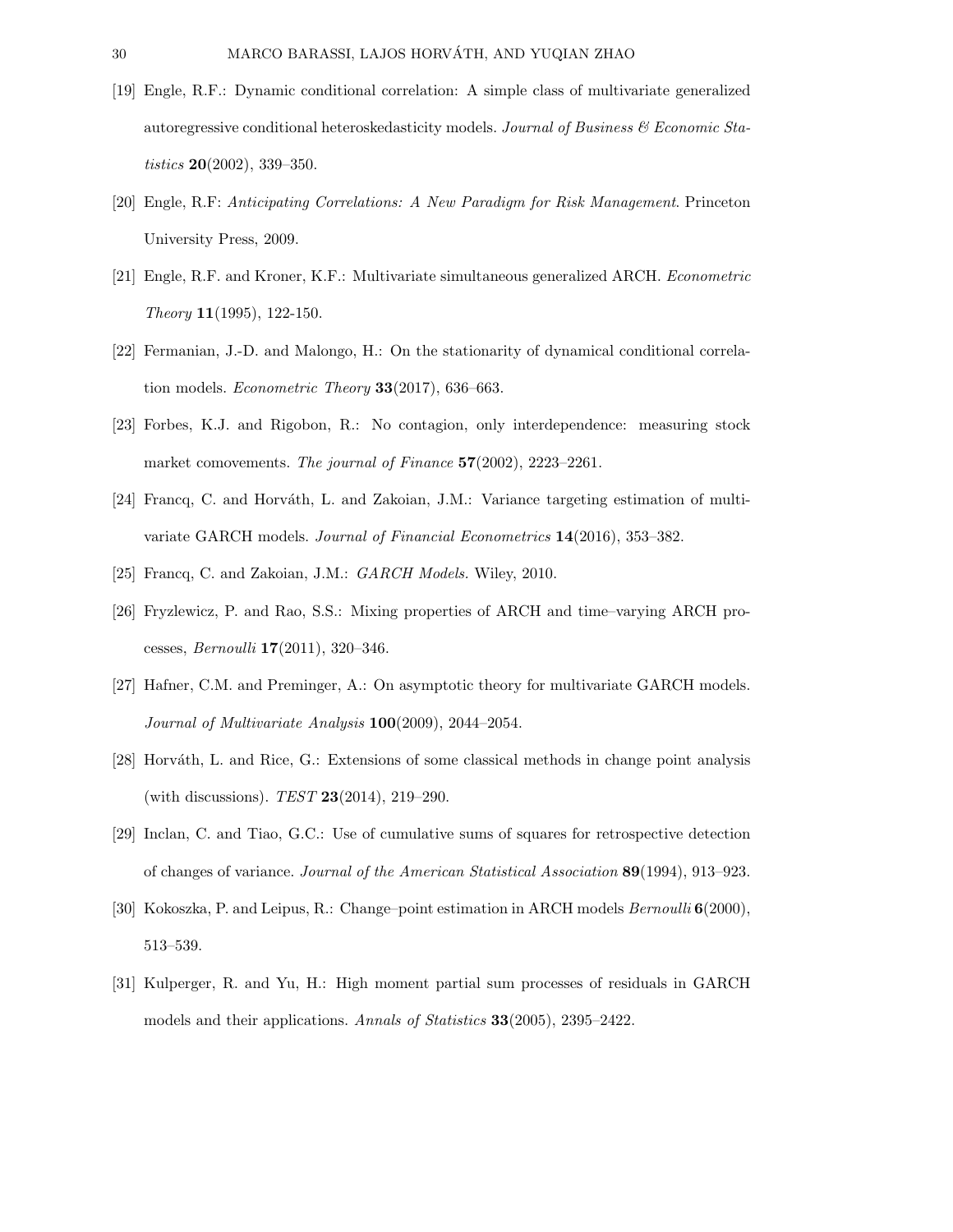- [32] Lavielle, M. and Teyssiére, G.: Detection of multiple change–points in multivariate time series. Lithuanian Mathematical Journal 46(2006), 287–306.
- [33] Lee, S., Na, O. and Na, S.: On the cusum of squares test for variance change in nonstationary and nonparametric time series models. The Annals of the Institute of Statistical Mathematics 55(2003), 467–485.
- [34] Ling, S.: Testing for change points in time series models and limiting theorems for NED sequences. Annals of Statistics 35(2007), 1213-1237.
- [35] Meyn, S.P. and Tweedie, R.L.: Markov Chains and Stochastic Stability. Springer, London, 1993.
- [36] Pedersen, R.S. and Rahbek, A.: Multivariate variance targeting in the BEKK–GARCH model. Econometrics Journal 17(2014), 24–55.
- [37] Qu, Z. and Perron, P.: Estimating and testing structural changes in multivariate regressions. Econometrica 75(2007) 459–502.
- [38] Silvennoinen, A. and Teräsvirta, T.: Multivariate GARCH models. In: *Handbook of Fi*nancial Time Series (Davis, R.A., Kreiss, J.-P. and Mikosch, T., Eds.), Springer, New York, 2009.
- [39] Wied, D., Krämer, W. and Dehling, H.: Testing for a change in correlation at an unknown point in time using an extended functional delta method. Econometric Theory 28(2012), 570–589.
- [40] Wu, W.B. and Zaffaroni, P.: Asymptotic theory for spectral density estimates of general multivariate time series. *Econometric Theory* **34**(2018), 1–22.